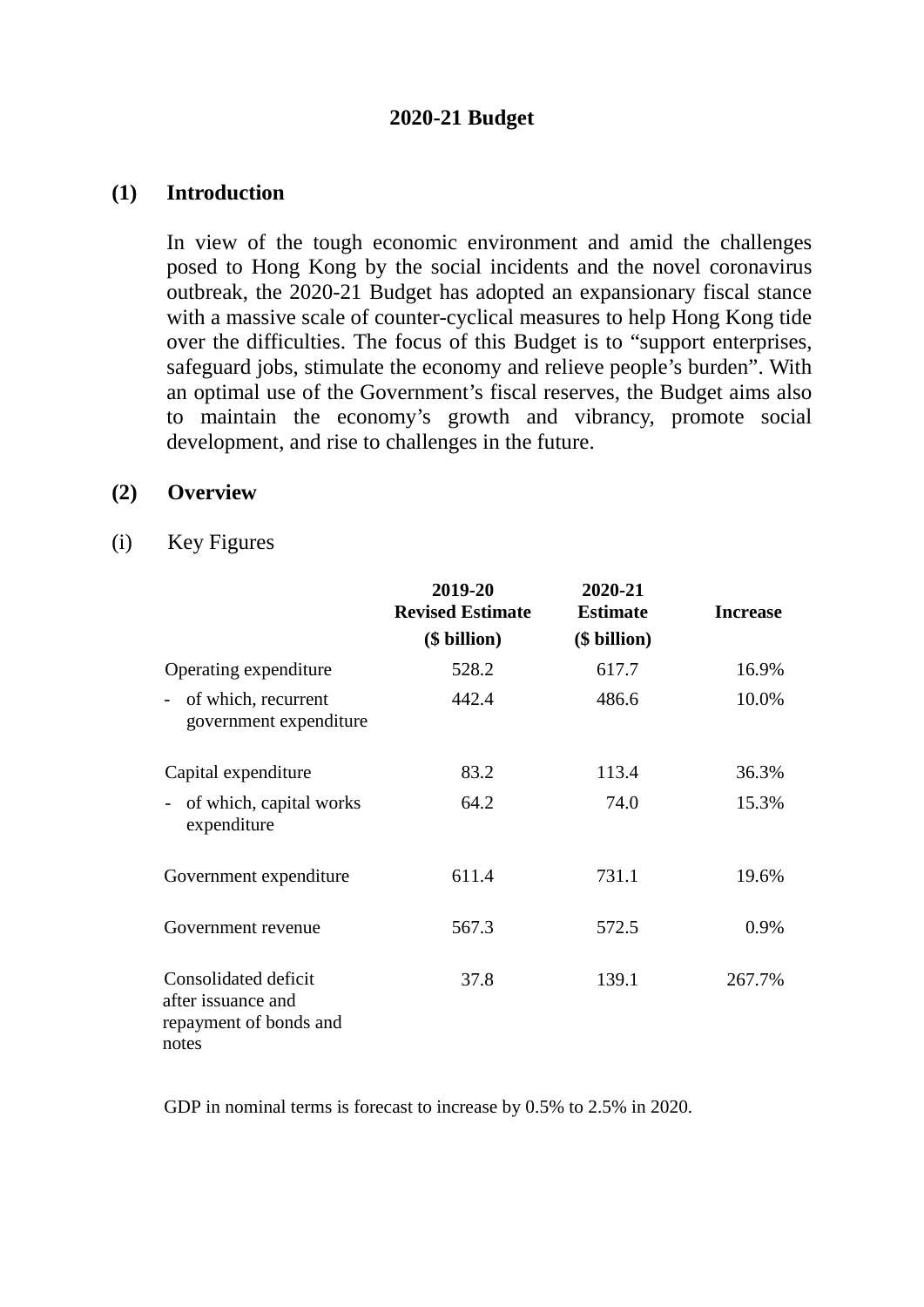(ii) The cumulative growths and trend growths for government expenditure, revenue and nominal GDP from 2015-16 to 2020-21 are as follows –

|                                               | 2015-16       | 2020-21         | 2020-21 Versus 2015-16 |              |
|-----------------------------------------------|---------------|-----------------|------------------------|--------------|
|                                               | <b>Actual</b> | <b>Estimate</b> | <b>Cumulative</b>      | <b>Trend</b> |
|                                               | (\$ billion)  | (\$ billion)    | Growth                 | Growth       |
| Recurrent government<br>expenditure, of which | 324.5         | 486.6           | 49.9%                  | 8.4%         |
| Education                                     | 72.4          | 99.6            | 37.6%                  | 6.6%         |
| Social Welfare                                | 58.3          | 93.9            | 61.2%                  | 10.0%        |
| Health                                        | 56.5          | 87.1            | 54.3%                  | 9.1%         |
| Government expenditure                        | 435.6         | 731.1           | 67.8%                  | 10.9%        |
| Government revenue                            | 450.0         | 572.5           | 27.2%                  | 4.9%         |
| <b>Nominal GDP</b>                            | 2,398.3       | 2,911.2         | 21.4%                  | 4.0%         |

(iii) The comparison of the growth of government expenditure with nominal GDP from 1997-98 and 2015-16 to 2020-21 is as follows –

|                                               | 2020-21<br><b>Versus</b> |           |
|-----------------------------------------------|--------------------------|-----------|
|                                               | 1997-98                  | 2015-16   |
| Government expenditure - cumulative<br>growth | $+276.2%$                | $+67.8\%$ |
| Nominal GDP - cumulative growth               | $+112.0%$                | $+21.4%$  |

(iv) It is estimated that the 2020-21 Budget, together with the additional helping measures introduced since August 2019, would have a stimulus effect on the Hong Kong economy of around 3% of GDP.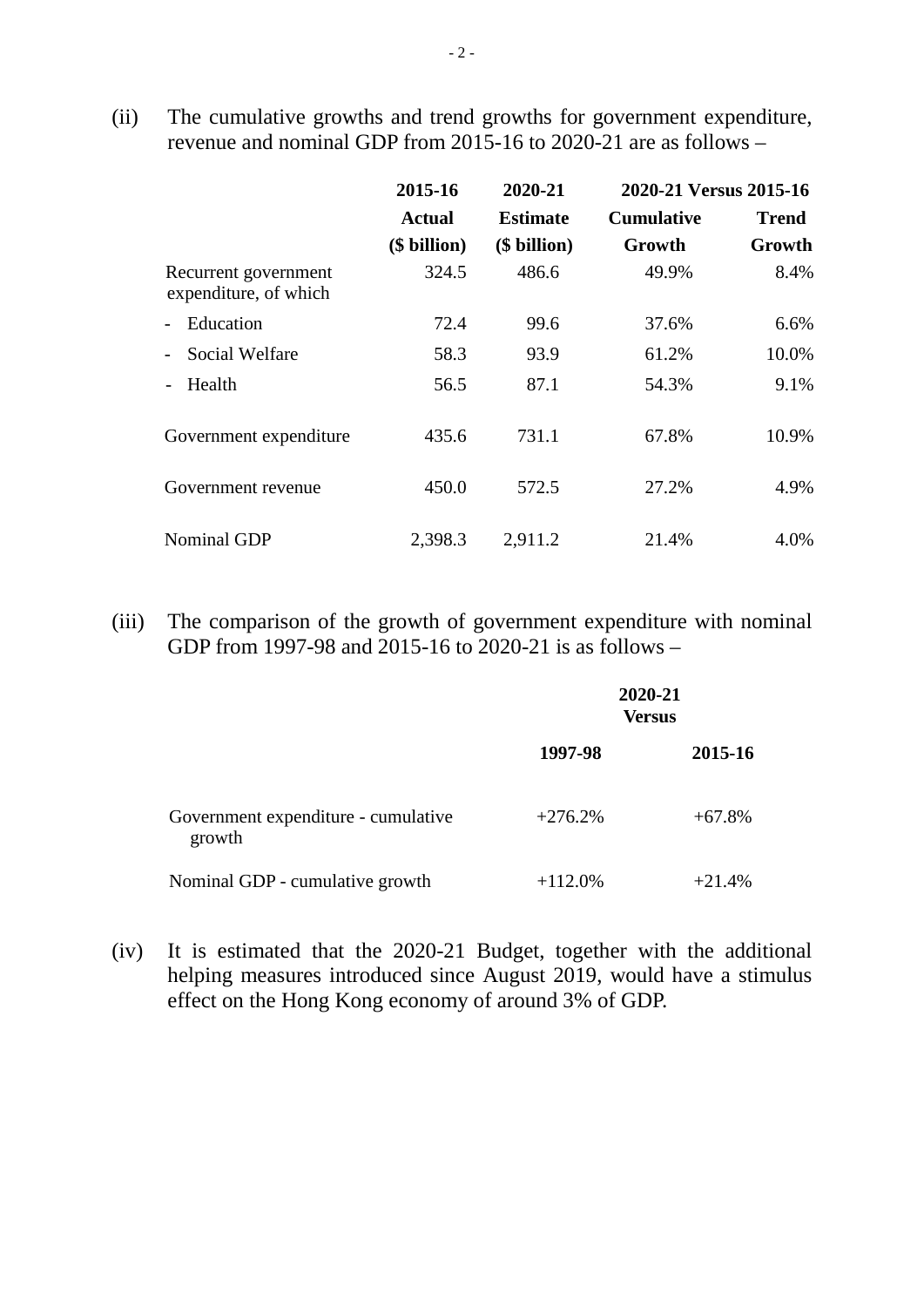#### **(3) Recurrent Government Expenditure**

(i) Recurrent government expenditure in 2020-21 is \$486.6 billion, higher than the 2019-20 Revised Estimate by 10.0% or \$44.2 billion. The comparisons with 1997-98 and 2015-16 are as follows –

|                                                         | 2020-21<br><b>Versus</b> |           |
|---------------------------------------------------------|--------------------------|-----------|
|                                                         | 1997-98                  | 2015-16   |
| Recurrent government expenditure -<br>cumulative growth | $+225.7%$                | $+49.9\%$ |

- (ii) The continued increase in recurrent government expenditure provides resources for implementing new and existing services, reflecting Government's long term commitment towards the development of the economy and well-being of the community.
- (iii) Education, Social Welfare and Health account for nearly 60% of recurrent government expenditure. The increase in recurrent government expenditure for these three policy area groups is as follows –

|                       |                                   | 2019-20                                           | 2020-21                         |                   |                   |
|-----------------------|-----------------------------------|---------------------------------------------------|---------------------------------|-------------------|-------------------|
|                       | 2018-19<br>Actual<br>(\$ billion) | <b>Revised</b><br><b>Estimate</b><br>(\$ billion) | <b>Estimate</b><br>(\$ billion) | versus<br>2019-20 | versus<br>2015-16 |
| Education             | 85.5                              | 92.4                                              | 99.6                            | $+7.8%$           | $+37.6%$          |
| <b>Social Welfare</b> | 79.5                              | 82.3                                              | 93.9                            | $+14.2%$          | $+61.2%$          |
| Health                | 72.5                              | 82.7                                              | 87.1                            | $+5.4\%$          | $+54.3%$          |
| <b>Total</b>          | 237.5                             | 257.4                                             | 280.6                           | $+9.1%$           | $+49.9%$          |

For details of the expenditure of the above three policy area groups, please see Appendices 1 to 3.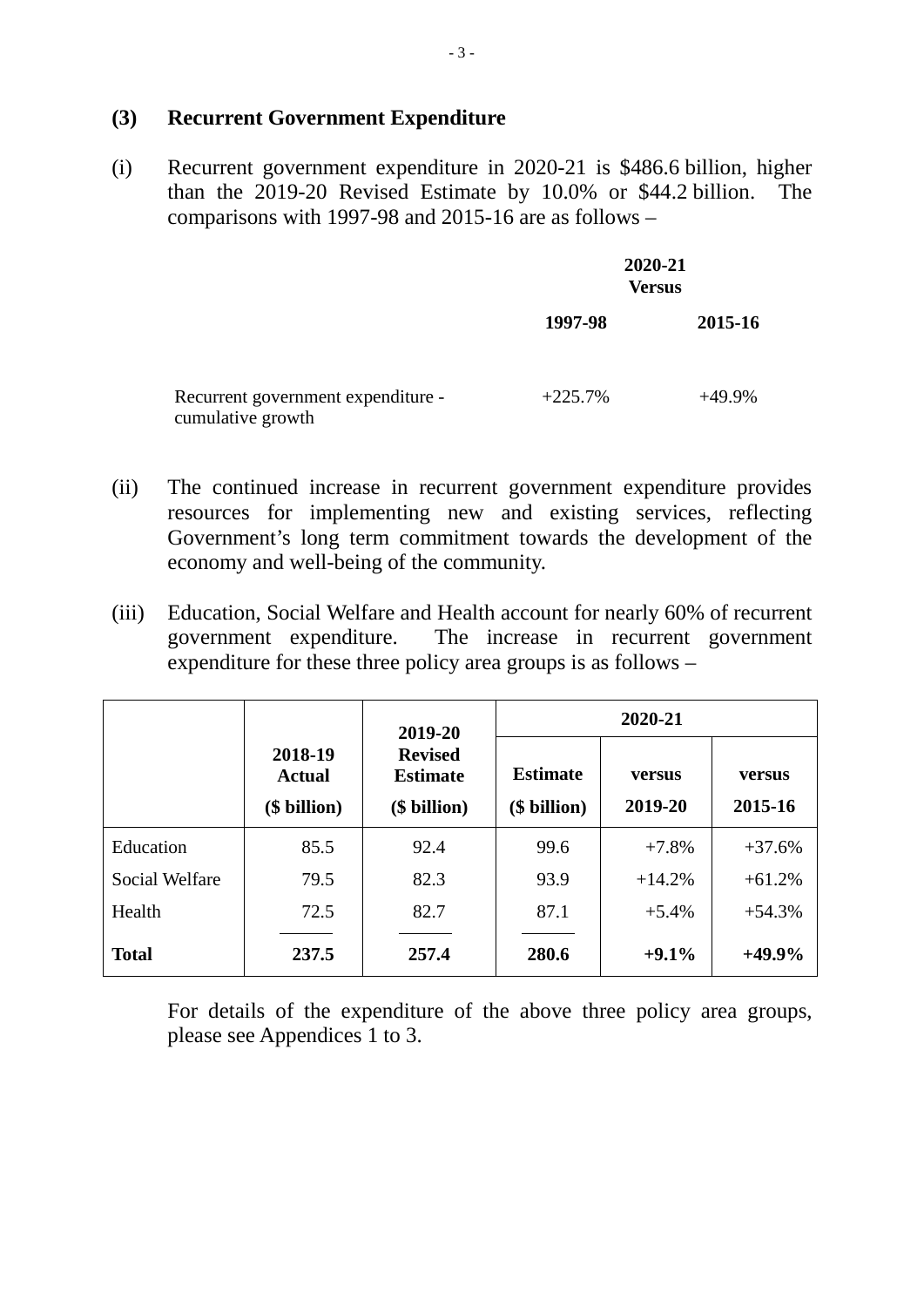#### **(4) Capital Works Expenditure**

- (i) It is Government's commitment to invest in capital works projects to set the foundation for Hong Kong's social and economic development, enhance our competitiveness and improve our quality of life.
- (ii) By end March 2020, the estimated total outstanding commitment for on-going capital works projects will be about \$390.6 billion.
- (iii) The estimated expenditure for 2020-21 is \$74.0 billion. The revised estimate for 2019-20 is \$64.2 billion.
- (iv) There are some 120 new projects and projects that seek to increase in approved projects estimates (total value of about \$200 billion) under the Capital Works Programme with estimated expenditure to be incurred in 2020-21 subject to LegCo's funding approval. They are related to healthcare, housing and land supply, recreation and district facilities, and education etc. which are closely linked with people's daily lives.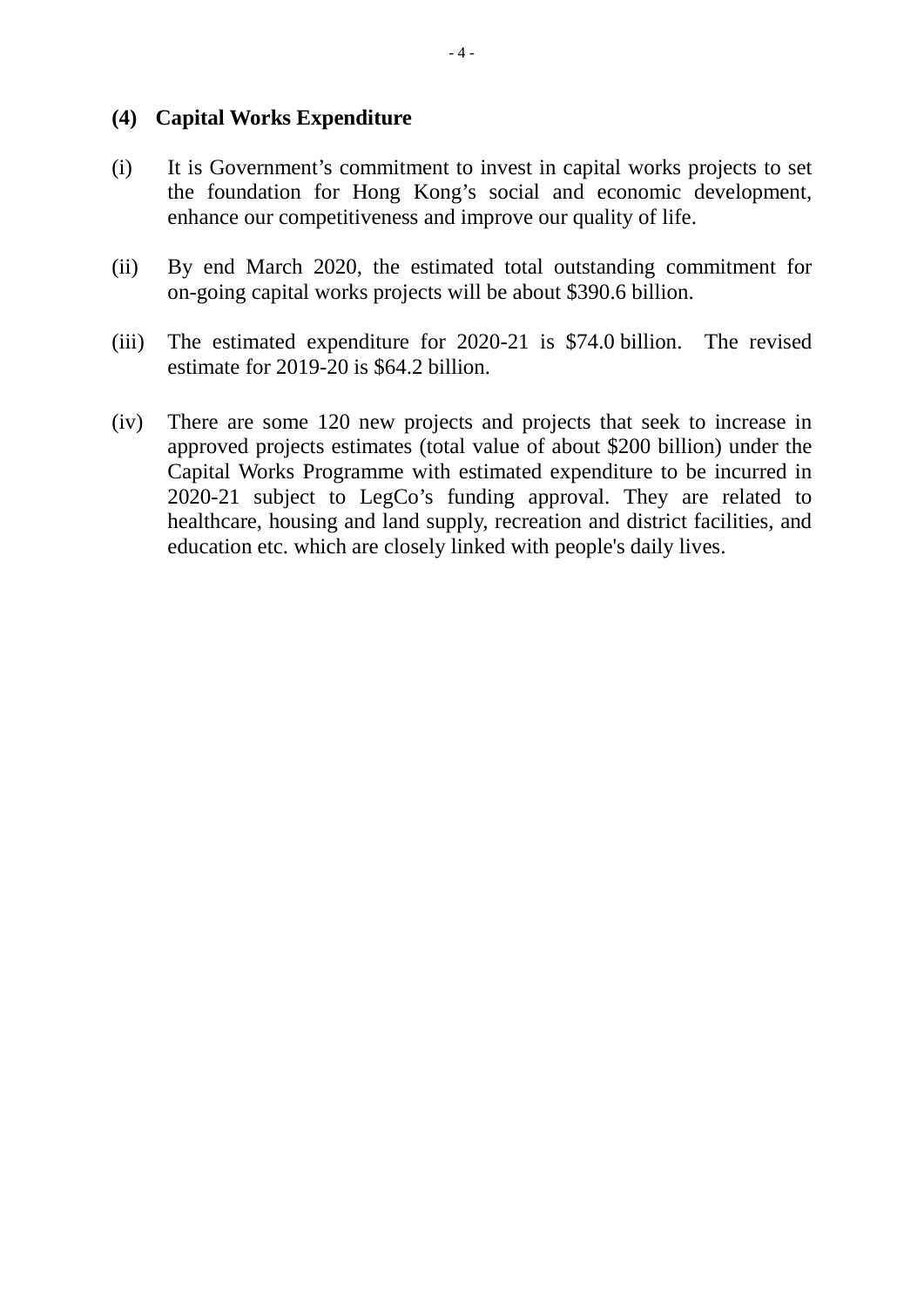|    | <b>Proposal</b>                                                                                                                                                                                                     | Annual/<br><b>Total</b><br><b>Amount</b><br>$\mathbf{\$m}$ | <b>Beneficiary</b>                                                                                                                                                                           |
|----|---------------------------------------------------------------------------------------------------------------------------------------------------------------------------------------------------------------------|------------------------------------------------------------|----------------------------------------------------------------------------------------------------------------------------------------------------------------------------------------------|
| I. | <b>Policy Address Major Initiatives</b>                                                                                                                                                                             |                                                            |                                                                                                                                                                                              |
| 1. | Construct in Tseung Kwan O the first<br>Chinese Medicine Hospital (CMH) in Hong<br>Kong and the permanent Government<br>Medicines<br><b>Testing</b><br>Institute<br>Chinese<br>(GCMTI)                              | 15,175                                                     | $CMH - Hong Kong$<br>residents<br>GCMTI - Chinese<br>medicine industry                                                                                                                       |
| 2. | Provide Special Helping Measures<br>to<br>outlying island ferry routes, and launch a<br>new Vessel Subsidy Scheme to replace the<br>fleets of and introduce greener vessels for<br>the majority of the ferry routes | $^{\circ}6,897$<br>$^*261$                                 | Passengers of outlying<br>island ferry services                                                                                                                                              |
| 3. | Increase transitional housing supply                                                                                                                                                                                | $^{\circ}6,300$<br>$*190$                                  | Needy families living in<br>transitional housing<br>projects implemented<br>by Non-Government<br>Organisations that are<br>supported by the<br><b>Transport and Housing</b><br><b>Bureau</b> |
| 4. | Introduce<br>90%<br>loan<br>guarantee<br>a new<br>product<br><b>SME</b><br>Financing<br>under<br>the<br>Guarantee Scheme with \$33 billion as the<br>guarantee commitment                                           | $^{\circ}$ 5,400 <sup>1</sup>                              | Smaller-sized<br>enterprises, business<br>with relatively little<br>operating experience,<br>and professionals<br>seeking to set up their<br>own practices                                   |
| 5. | Inject an additional \$3.5 billion into the<br>"Fire Safety Improvement Works Subsidy<br>Scheme"                                                                                                                    | $^{\degree}3,500$                                          | Owners of about<br>3 500 to 4 000 eligible<br>old composite buildings                                                                                                                        |
| 6. | Promote green transportation                                                                                                                                                                                        | $^{\degree}3,347$<br>$*117$                                | General public                                                                                                                                                                               |

# **(5) Key Expenditure and Revenue Proposals in the 2020-21 Budget**

<span id="page-4-0"></span> $1$  This represents the estimated maximum expenditure to be incurred by the Government.

<sup>\*:</sup> annual amount for recurrent measure; #: total for time-limited recurrent measure; ^: total for non-recurrent measure;  $+$ : capital item;  $\Omega$ : annual amount for revenue foregone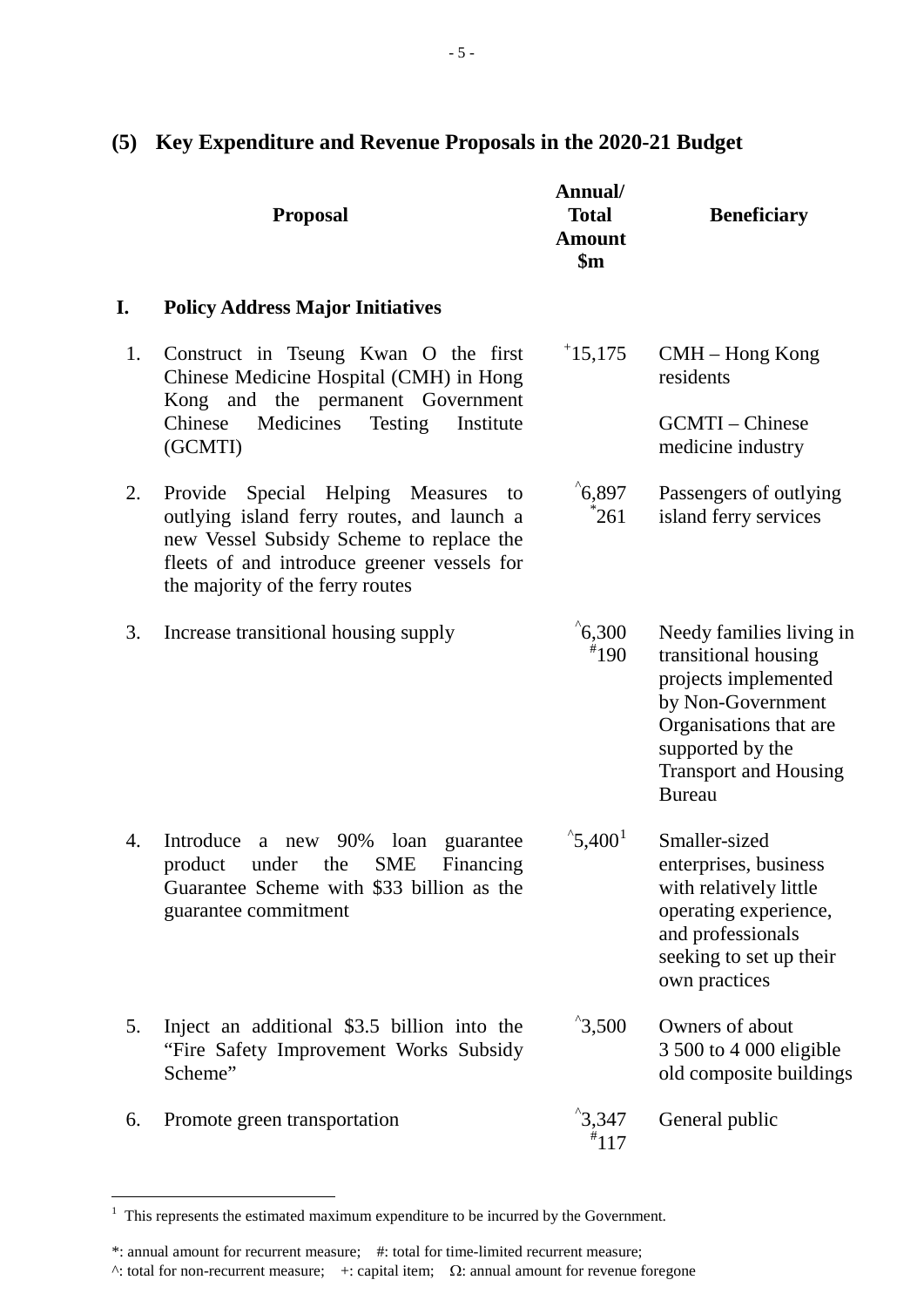|     | <b>Proposal</b>                                                                                                                                    | Annual/<br><b>Total</b><br><b>Amount</b><br>$\sin$ | <b>Beneficiary</b>                                                                                                                                                                |
|-----|----------------------------------------------------------------------------------------------------------------------------------------------------|----------------------------------------------------|-----------------------------------------------------------------------------------------------------------------------------------------------------------------------------------|
| 7.  | additional<br>$\sqrt{3}$<br>billion<br>into<br>Inject<br>an<br>"Operation Building Bright 2.0"                                                     | $^{\degree}3,000$                                  | Owner-occupiers of<br>eligible residential and<br>composite buildings                                                                                                             |
| 8.  | Construct and plan to install additional dry<br>weather flow interceptors and enhance<br>sewerage system with a view to enhancing<br>water quality | 12,418                                             | General public                                                                                                                                                                    |
| 9.  | Regularise the provision of a student grant                                                                                                        | $i_{2,261}$                                        | Secondary day school,<br>primary school and<br>kindergarten (KG)<br>students                                                                                                      |
| 10. | Inject an additional \$2 billion into the Lift<br><b>Modernisation Subsidy Scheme</b>                                                              | $^{\circ}2,008$                                    | Eligible owners of<br>private residential /<br>composite buildings                                                                                                                |
| 11. | Inject an additional \$2 billion into the<br>Building Maintenance Grant Scheme for<br><b>Elderly Owners</b>                                        | $^{\degree}2,000$                                  | Owner-occupiers who<br>are (a) elderly aged 60<br>or above; (b) Disability<br>Allowance recipients; or<br>(c) Comprehensive<br>Social Security<br>Assistance (CSSA)<br>recipients |
| 12. | Take forward the District Open Space,<br>Sports Centre cum Public Vehicle Park<br>project at Sze Mei Street in San Po Kong                         | 1,836                                              | General public                                                                                                                                                                    |
|     | 13. Promote a pedestrian-friendly environment                                                                                                      | 1,666<br>$^*23$                                    | General public                                                                                                                                                                    |
| 14. | Waive the tolls of connecting roads to<br>Lantau, Tseung Kwan O Tunnel and the<br>to-be-commissioned Tseung Kwan O-Lam<br><b>Tin Tunnel</b>        | $^{0}$ 990<br>$^*388$<br>$*_{87}$                  | Users of the relevant<br>roads and tunnels                                                                                                                                        |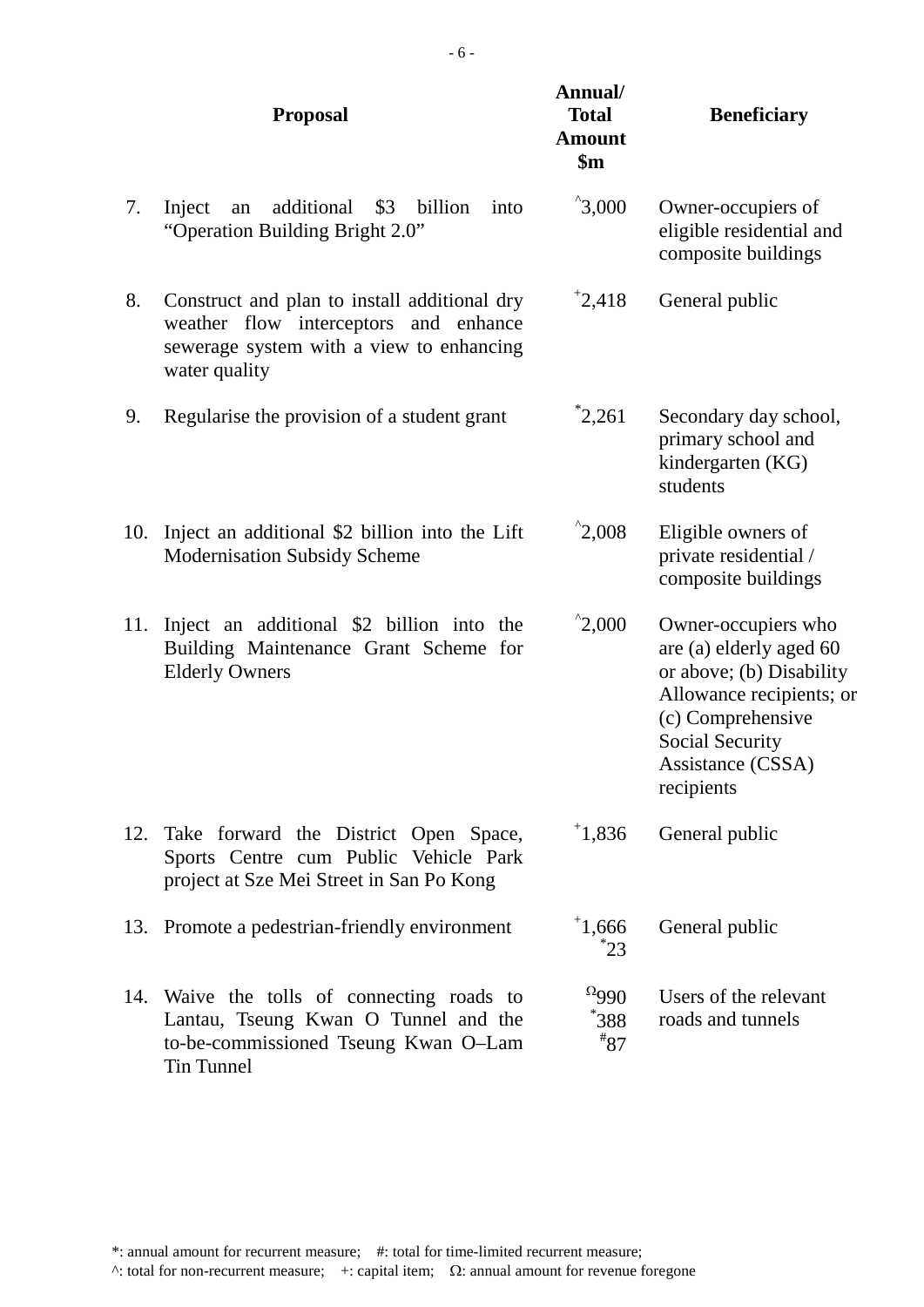|     | <b>Proposal</b>                                                                                                                                                           | Annual/<br><b>Total</b><br><b>Amount</b><br>$\mathbf{\$m}$ | <b>Beneficiary</b>                                                                                                                                                          |
|-----|---------------------------------------------------------------------------------------------------------------------------------------------------------------------------|------------------------------------------------------------|-----------------------------------------------------------------------------------------------------------------------------------------------------------------------------|
| 15. | Introduce an Enhancement and Start-up<br>Self-financing<br>Scheme<br>for<br>Grant<br>Post-secondary Education                                                             | $^{\circ}1,260$                                            | Eligible self-financing<br>institutions offering<br>designated sub-degree<br>or undergraduate<br>programmes that meet<br>market needs but<br>require high start-up<br>costs |
|     | 16. Enhance primary healthcare development<br>and implement the "DHC Express" Scheme                                                                                      | $\degree$ 654<br>$^{\degree}$ 596<br>$*_{8}$               | General public                                                                                                                                                              |
| 17. | Set up a Smart Traffic Fund                                                                                                                                               | $^{\circ}1,150$<br>$*16$                                   | Research and<br>development (R&D)<br>institutes, motorists and<br>the general public                                                                                        |
| 18. | Inject an additional \$1 billion into the<br>Dedicated Fund on Branding, Upgrading<br>and Domestic Sales                                                                  | $^{\circ}1,000$                                            | Non-listed enterprises                                                                                                                                                      |
| 19. | Inject an additional \$1 billion into the<br>Export Marketing and Trade and Industrial<br>Organisation Support Fund to enhance the<br><b>SME Export Marketing Fund</b>    | $^{\circ}1,000$                                            | Small and medium<br>enterprises (SMEs)                                                                                                                                      |
| 20. | Implement a time-limited programme to<br>carry out simple minor internal conversion<br>works at aided school premises constructed<br>according to past building standards | $^{\dagger}1,000$                                          | Some 600-odd aided<br>school premises<br>constructed according to<br>past building standards                                                                                |
| 21. | Improve the CSSA Scheme                                                                                                                                                   | $^*960$                                                    | <b>CSSA</b> recipients                                                                                                                                                      |
| 22. | Increase the subsidy rate under the Public<br>Transport Fare Subsidy Scheme and the<br>monthly subsidy cap                                                                | *800                                                       | General public                                                                                                                                                              |
| 23. | Transform public play spaces under the<br>Leisure and Cultural Services Department<br>(LCSD)                                                                              | $+622$<br>$\degree$ 16                                     | Children and their<br>caretakers enjoying<br>LCSD's playgrounds                                                                                                             |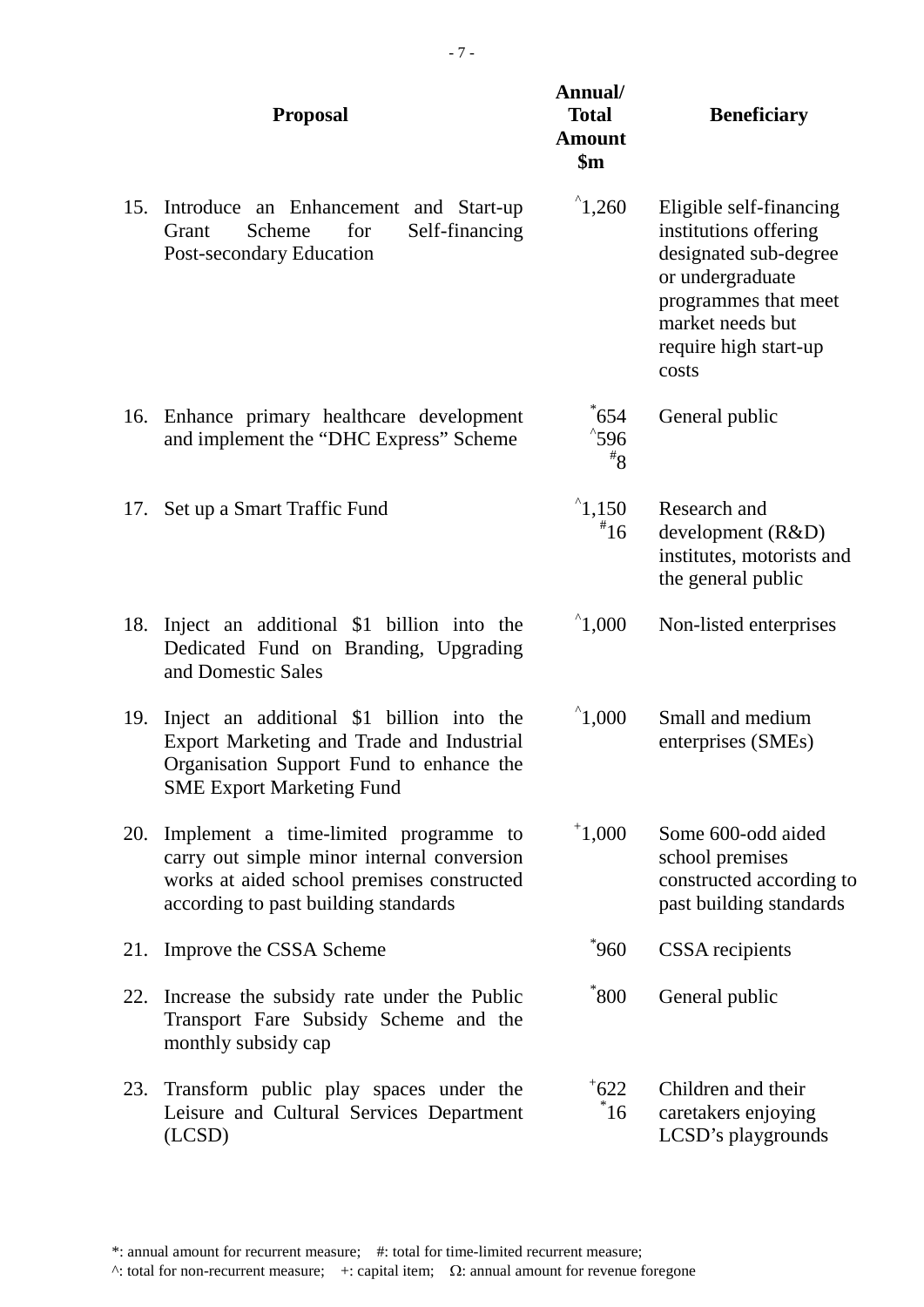|     | <b>Proposal</b>                                                                                                                                    | Annual/<br><b>Total</b><br><b>Amount</b><br>$\mathbf{\$m}$ | <b>Beneficiary</b>                                                                                                                      |
|-----|----------------------------------------------------------------------------------------------------------------------------------------------------|------------------------------------------------------------|-----------------------------------------------------------------------------------------------------------------------------------------|
| 24. | Provide a total of about 3 800 additional<br>places in day rehabilitation service units and<br>residential rehabilitation service units            | $\degree$ 628                                              | Persons with disabilities                                                                                                               |
| 25. | Targeted Taught Postgraduate Programmes<br>Fellowships Scheme                                                                                      | $^{\degree}571$                                            | Up to $4\,500$ local<br>students for 5 cohorts in<br>total                                                                              |
| 26. | Carry out studies related to artificial islands<br>in the central waters under the Lantau<br>Tomorrow vision                                       | $*550$                                                     | General public                                                                                                                          |
| 27. | Inject an additional \$500 million into the<br>Social Innovation and Entrepreneurship<br>Development Fund (funded by the Lotteries<br>Fund)        | $*500$                                                     | Children and youth,<br>elderly, persons with<br>disabilities, ethnic<br>minorities, low-income<br>families, and other<br>people in need |
| 28. | Inject an additional \$500 million into the<br><b>Community Investment and Inclusion Fund</b>                                                      | $^{\degree}500$                                            | Individuals, families,<br>organisations and the<br>community at large,<br>benefiting more than<br>140 000 people                        |
| 29. | Raise all payment rates of Working Family<br><b>Allowance Scheme</b>                                                                               | 460                                                        | About 60 000<br>low-income working<br>households who are not<br>on CSSA                                                                 |
| 30. | Launch a subsidy scheme to encourage<br>property owners and management agents to<br>implement Water Safety Plan for Buildings<br>at their premises | $^4440$<br>$*12$                                           | Eligible owners of<br>private residential /<br>composite buildings                                                                      |
| 31. | Introduce a pilot subsidy scheme for third<br>party logistics service providers                                                                    | $^{\degree}345$                                            | About 300 third party<br>logistics service<br>providers                                                                                 |
| 32. | Combat climate change and promote the<br>development of renewable energy                                                                           | 1262<br>$*_{65}$<br>$^{\circ}14$<br>$3^*$                  | General public, schools<br>and non-governmental<br>welfare organisations                                                                |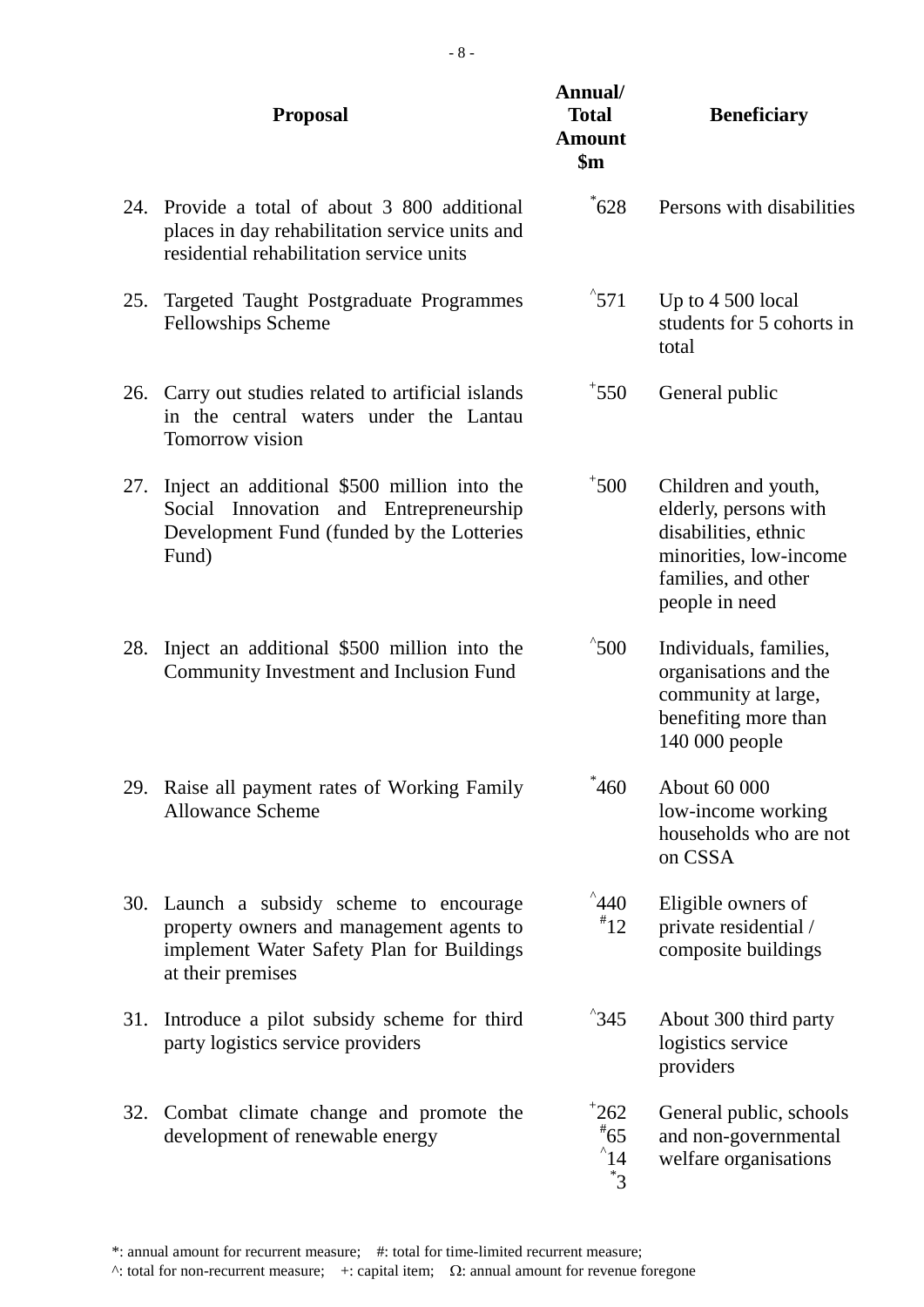|     | <b>Proposal</b>                                                                                                                                                                           | Annual/<br><b>Total</b><br><b>Amount</b><br>$\mathbf{\$m}$ | <b>Beneficiary</b>                                                                                                                                                                                                                                                                   |
|-----|-------------------------------------------------------------------------------------------------------------------------------------------------------------------------------------------|------------------------------------------------------------|--------------------------------------------------------------------------------------------------------------------------------------------------------------------------------------------------------------------------------------------------------------------------------------|
| 33. | Extend the Cleaner Production Partnership<br>Programme to March 2025                                                                                                                      | $^{\degree}311$                                            | Hong Kong-owned<br>factories                                                                                                                                                                                                                                                         |
| 34. | Provide additional service places under the<br>on-site pre-school rehabilitation services<br>(OPRS)                                                                                       | $^*306$                                                    | Pre-school children with<br>special needs attending<br>KGs/<br>kindergarten-cum-child<br>care centres<br>$(KC$ -cum- $CCCs)$<br>joining OPRS; teachers<br>and child care workers<br>of the KGs /<br>KG-cum-CCCs<br>concerned; and parents<br>of the pre-school<br>children concerned |
| 35. | Provide additional service quota under the<br>Home<br>Integrated<br>Care<br>Services<br>(Frail<br>Cases)                                                                                  | $\degree$ 303                                              | Around 3 000 frail<br>elderly persons aged 60<br>or above                                                                                                                                                                                                                            |
|     | 36. Extend the coverage of the Researcher<br>Programme and Postdoctoral Hub to all<br>technology companies conducting R&D<br>activities in Hong Kong                                      | 1283                                                       | Personnel engaged in<br>R&D work, especially<br>young people; and<br>technology companies<br>conducting R&D<br>activities in Hong Kong                                                                                                                                               |
| 37. | Strengthen the support for "national sports"<br>associations" (NSAs)                                                                                                                      | $^*216$<br>$\overline{5}$                                  | 60 NSAs as well as<br>athletes and members of<br>the public participating<br>in the subvented<br>trainings and<br>programmes                                                                                                                                                         |
| 38. | Provide<br>additional<br>1 0 0 0<br>service<br>an<br>the Pilot Scheme<br>under<br>vouchers<br>$^{on}$<br>Community Care Service Voucher for the<br>Elderly (funded by the Lotteries Fund) | 186                                                        | Around 1 000 frail<br>elderly persons aged 60<br>or above                                                                                                                                                                                                                            |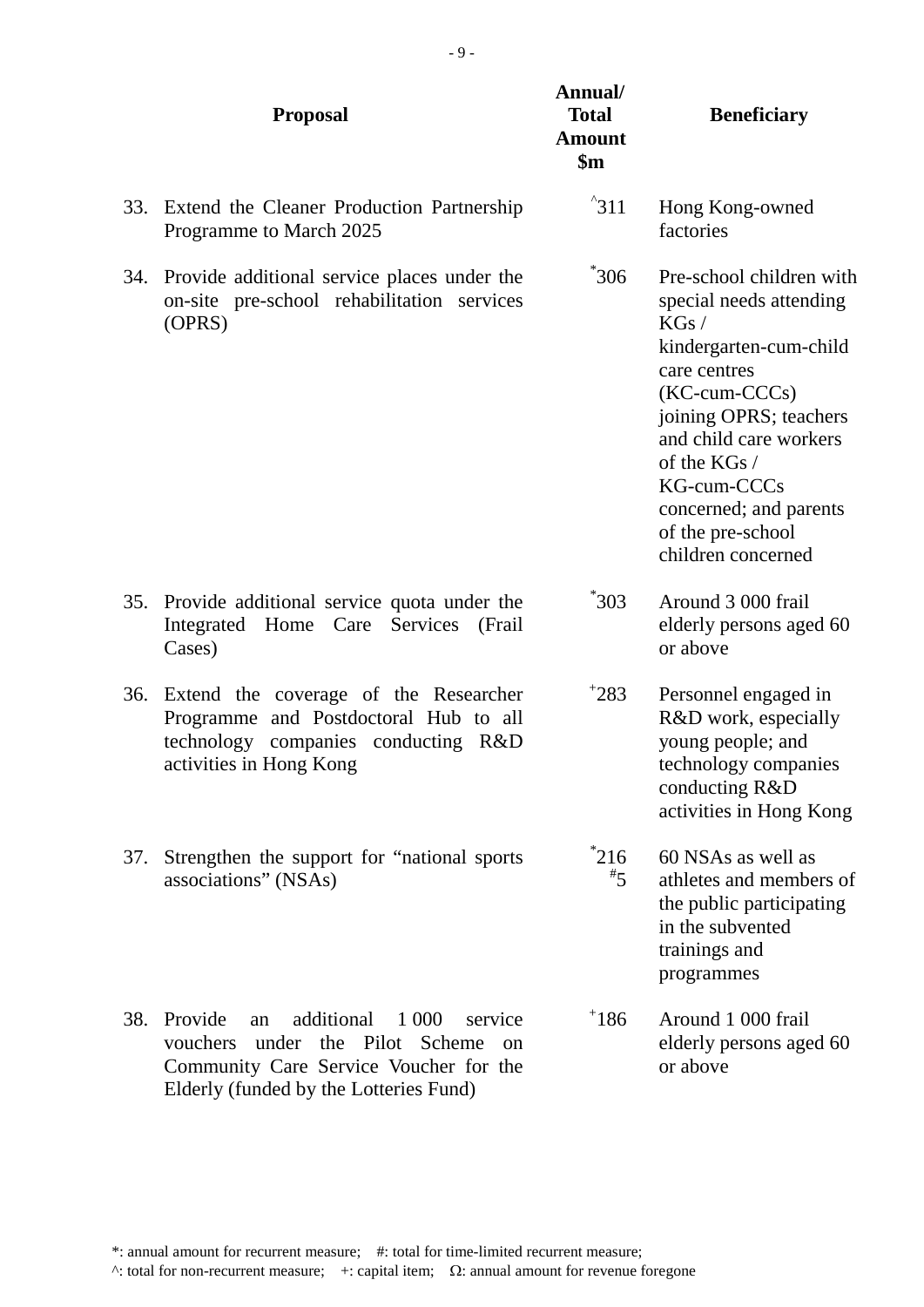|     | <b>Proposal</b>                                                                                                                                                                                                     | Annual/<br><b>Total</b><br><b>Amount</b><br>$\mathbf{\$m}$ | <b>Beneficiary</b>                                                                                             |
|-----|---------------------------------------------------------------------------------------------------------------------------------------------------------------------------------------------------------------------|------------------------------------------------------------|----------------------------------------------------------------------------------------------------------------|
| 39. | Expedite land use reviews and resume<br>private land by invoking the Lands<br>Resumption Ordinance and other applicable<br>ordinances with a view to boosting land<br>supply for public housing development         | $*181$                                                     | General public                                                                                                 |
|     | 40. Develop yard waste processing centre and<br>explore turning yard waste into biochar<br>products                                                                                                                 | $*140$<br>$^{+41}$                                         | General public                                                                                                 |
|     | 41. Re-plan the coastal development of Tuen<br>Mun West                                                                                                                                                             | 179                                                        | General public                                                                                                 |
|     | 42. Launch a pilot scheme to provide a<br>retention allowance to the elderly aged 60<br>or above, young people and persons with<br>disabilities engaged under the employment<br>programmes of the Labour Department | $*154$                                                     | About 3 500 elderly<br>aged 60 or above, young<br>people and persons with<br>disabilities annually             |
| 43. | Provide<br>some 1 200 additional service<br>places in Special Child Care Centres and<br><b>Early Education and Training Centres</b>                                                                                 | $^*$ 150                                                   | Pre-school children with<br>special needs and<br>their parents /<br>guardians / family<br>members              |
|     | 44. Enhance after school care programme                                                                                                                                                                             | 134                                                        | More than 5 700<br>primary students<br>(including those with<br>special education needs)<br>and their families |
| 45. | Strengthen support for ethnic minorities                                                                                                                                                                            | $*65$<br>$^*49$<br>$^{\wedge}15$                           | Ethnic minorities and<br>stakeholders providing<br>services to them                                            |
|     | 46. Press ahead with the ecological civilisation<br>construction in the Greater Bay Area                                                                                                                            | $*_{84}$<br>$+39$                                          | General public                                                                                                 |
| 47. | Consolidate Hong Kong's position as a hub<br>deal-making<br>and<br>for<br>a<br>centre<br>of<br>international legal and dispute resolution<br>services in the Asia-Pacific Region                                    | $\degree$ 62<br>$*_{59}$                                   | Legal sector                                                                                                   |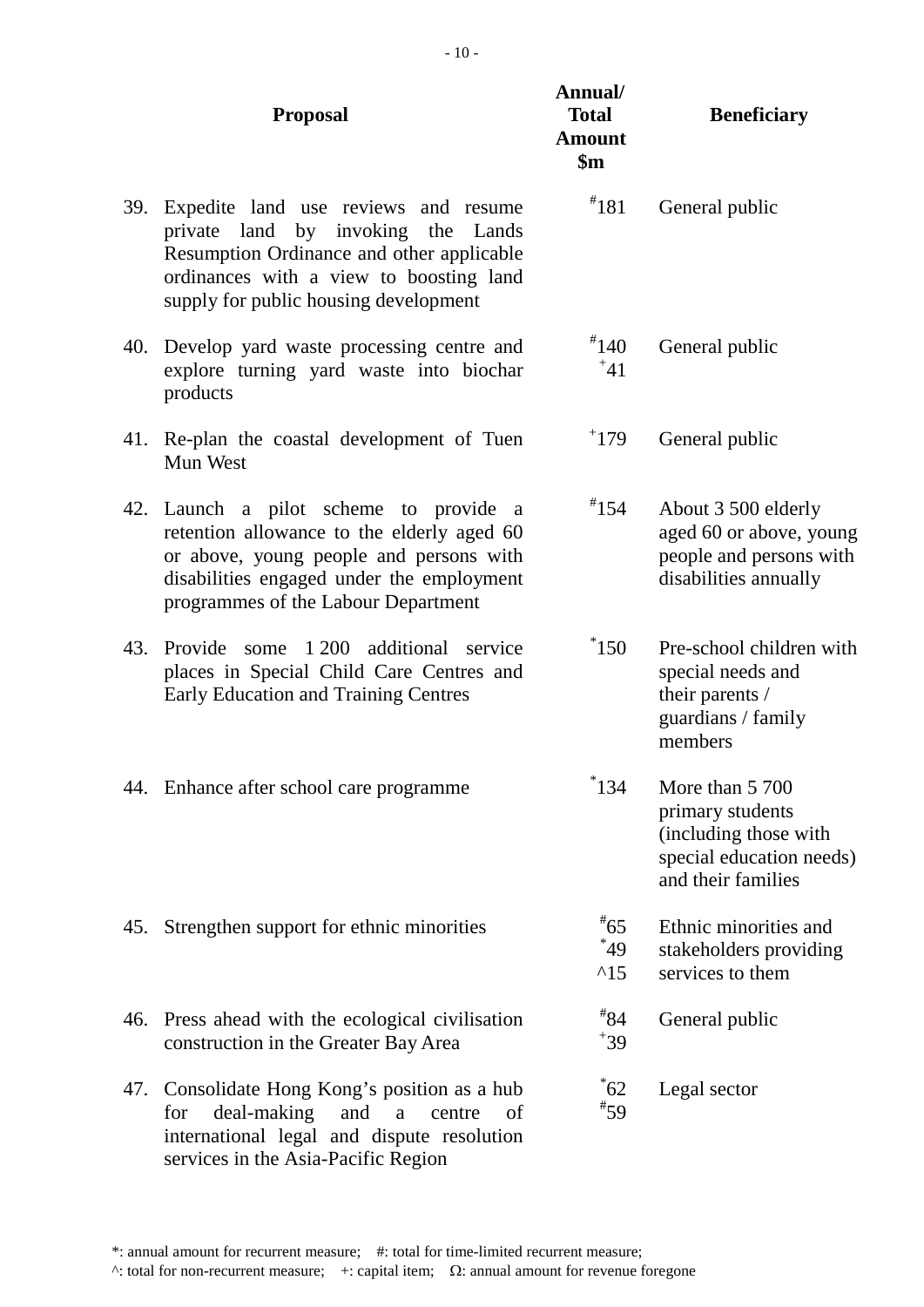|     | <b>Proposal</b>                                                                                                                                              | Annual/<br><b>Total</b><br><b>Amount</b><br>$\mathbf{\$m}$ | <b>Beneficiary</b>                                                                                   |
|-----|--------------------------------------------------------------------------------------------------------------------------------------------------------------|------------------------------------------------------------|------------------------------------------------------------------------------------------------------|
| 48. | Increase the financial eligibility limit of the<br>Ordinary Legal<br>Aid<br>Scheme<br>and<br>Supplementary Legal Aid Scheme                                  | $*104$                                                     | General public                                                                                       |
| 49. | the<br>additional<br>dedicated<br>Regularise<br>allocation for the promotion of arts and<br>cultural activities under the community<br>involvement programme | $^*21$                                                     | Residents of 18 districts                                                                            |
| 50. | Increase progressively the annual provision<br>for the Rural Public Works Programme                                                                          | $\overline{20}$                                            | All public members, in<br>particular residents in<br>the rural area of the<br><b>New Territories</b> |
|     | 51. Increase the annual recurrent provision for<br>District-led Actions Scheme                                                                               | $^*17$                                                     | Residents of 18 districts                                                                            |
| 52. | Increase the allocation for public education<br>on rehabilitation                                                                                            | $7^*$                                                      | General public                                                                                       |
|     | <b>Total Financial Implications of</b><br>Policy Address Major Initiatives (I)                                                                               | 74,427                                                     |                                                                                                      |
|     | Involving                                                                                                                                                    |                                                            |                                                                                                      |
|     | <b>Operating Expenditure</b>                                                                                                                                 | 48,660                                                     |                                                                                                      |
|     | - Recurrent measures                                                                                                                                         | 9,006                                                      |                                                                                                      |
|     | - Non-recurrent measures                                                                                                                                     | 39,654                                                     |                                                                                                      |
|     | Capital Expenditure<br>Revenue Forgone                                                                                                                       | 24,777<br>990                                              |                                                                                                      |
|     |                                                                                                                                                              |                                                            |                                                                                                      |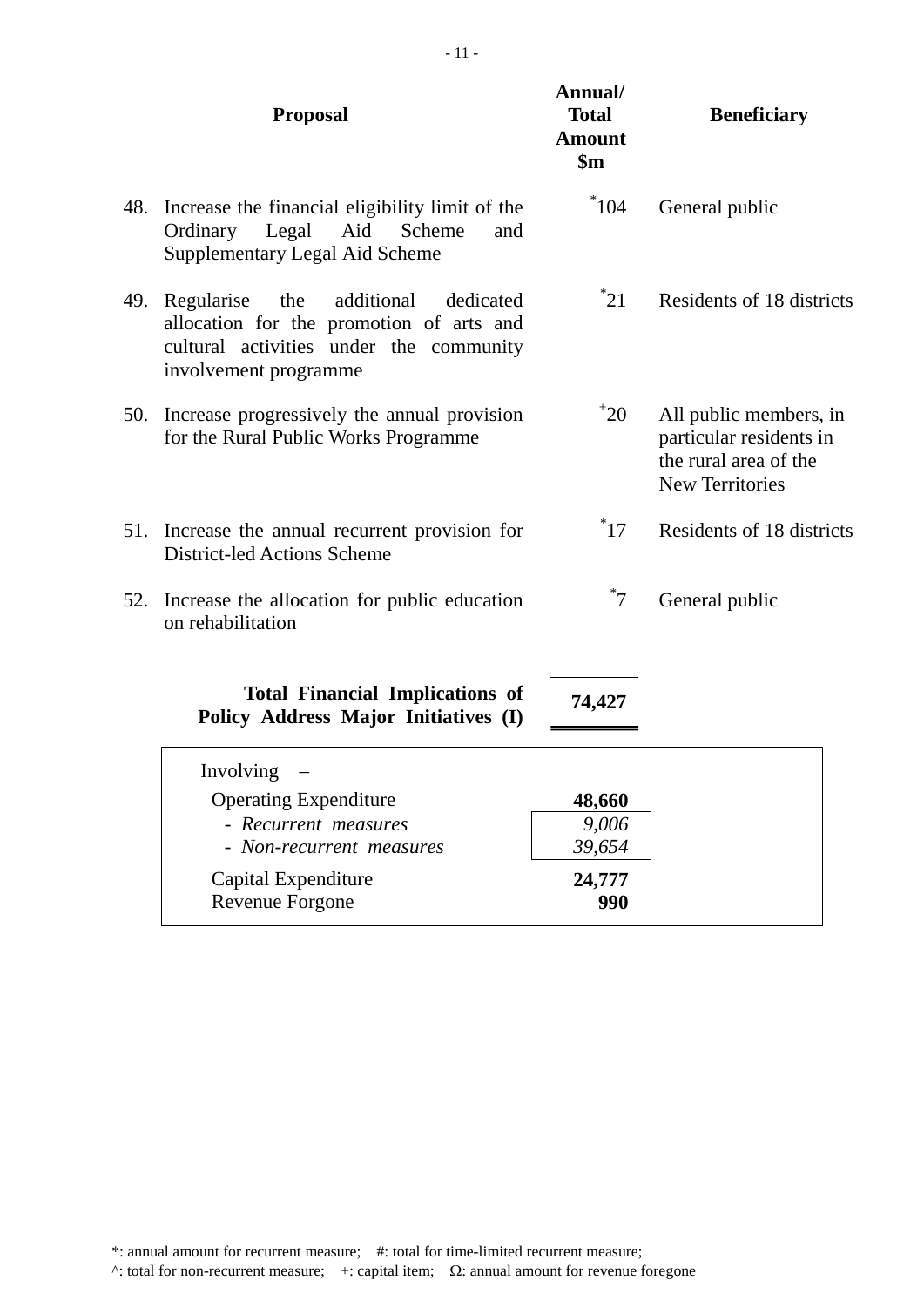|    | <b>Proposal</b>                                                                                                                                        | Annual/<br><b>Total</b><br><b>Amount</b><br>$\mathbf{\$m}$ | <b>Beneficiary</b>                                   |
|----|--------------------------------------------------------------------------------------------------------------------------------------------------------|------------------------------------------------------------|------------------------------------------------------|
| П. | <b>Budget Proposals</b>                                                                                                                                |                                                            |                                                      |
|    | (A) One-off Relief Measures                                                                                                                            |                                                            |                                                      |
|    | <b>Expenditure Measures</b>                                                                                                                            |                                                            |                                                      |
|    | 53. Cash payout scheme                                                                                                                                 | $^{\circ}71,008$<br>$*138$                                 | Hong Kong permanent<br>residents aged 18 or<br>above |
|    | 54. Pay the examination fees for school<br>candidates sitting for the 2021 Hong Kong<br>of<br>Education<br>Diploma<br>Secondary<br>Examination (HKDSE) | $^{\circ}151$                                              | About 44 100 HKDSE<br>school candidates              |
|    | Sub-total for Expenditure Measures                                                                                                                     | 71,297                                                     |                                                      |
|    | <b>Revenue Measures</b>                                                                                                                                |                                                            |                                                      |
|    | 55. Reduce salaries tax and tax under personal<br>assessment for the year of assessment<br>$2019/20$ by 100%, subject to a ceiling of<br>\$20,000      | 18,800                                                     | 1.95 million taxpayers                               |
|    | 56. Waive rates for four quarters of 2020-21<br>subject to a ceiling of $-$                                                                            |                                                            |                                                      |
|    | For each rateable domestic property<br>$$1,500$ per quarter                                                                                            | 13,300                                                     | 2.93 million domestic<br>properties liable to rates  |
|    | For each rateable non-domestic property<br>\$5,000 per quarter in the first two quarters<br>and \$1,500 per quarter in the remaining two<br>quarters   | 3,200                                                      | 420 000 non-domestic<br>properties liable to rates   |
|    | 57. Waive the business registration fees for<br>2020-21                                                                                                | 3,000                                                      | 1.5 million business<br>operators                    |
|    | 58. Reduce profits tax for the year<br>of<br>assessment 2019/20 by 100%, subject to a<br>ceiling of \$20,000                                           | 2,000                                                      | 141 000 taxpayers                                    |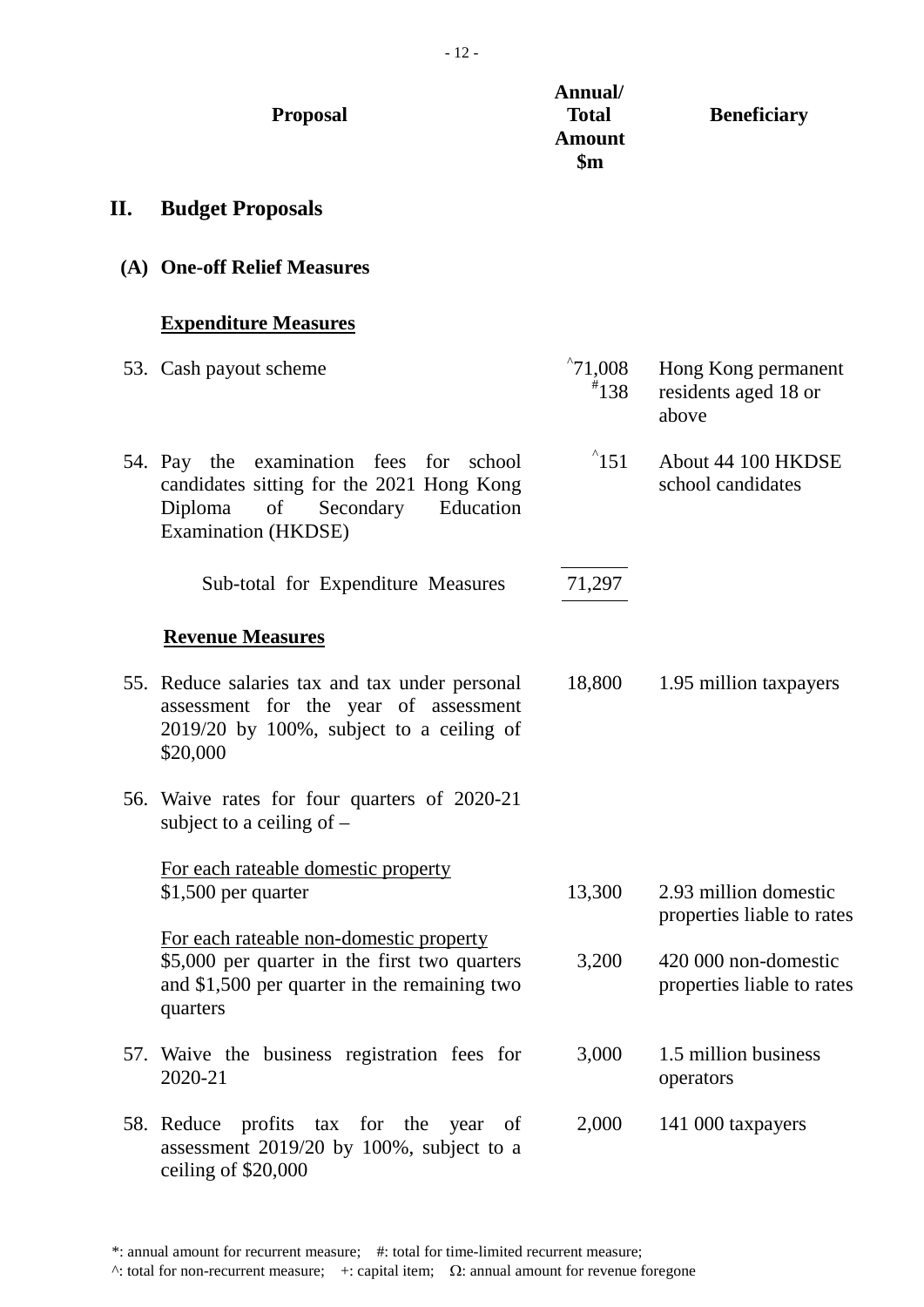| <b>Proposal</b>                                                                                   | Annual/<br><b>Total</b><br><b>Amount</b><br>$\mathbf{\$m}$ | <b>Beneficiary</b>             |
|---------------------------------------------------------------------------------------------------|------------------------------------------------------------|--------------------------------|
| 59. Waive fees for annual registration (except<br>for late delivery) for two years                | 212                                                        | About 1.4 million<br>companies |
| 60. Waive the examination fees for pigs to be<br>paid by slaughterhouse licensees for one<br>year | 10                                                         | 2 slaughterhouse<br>licensees  |
| <b>Sub-total for Revenue Measures</b>                                                             | 40,522                                                     |                                |
| <b>Total for One-off Relief Measures</b>                                                          | 111,819                                                    |                                |

#### **(B) Extension of Helping Measures to Support Enterprises, Safeguard Jobs and Relieve People's Burden**

#### **Expenditure Measures**

- 61. Provide an equivalent of one month extra allowance to recipients of social security payments; and apply similar arrangements to recipients of Individual-based Work Incentive Transport Subsidy (I-WITS)  $^{\degree}4.225$
- 62. Provide electricity charge subsidy to non-residential electricity accounts for four more months
- 63. Pay one month's rent for lower income tenants living in the public rental units of the Hong Kong Housing Authority (HKHA) and the Hong Kong Housing Society (HKHS)
- About 1.39 million persons eligible for social security payments and 27 000 I-WITS recipients
- $^{\circ}2,900$ Around 430 000 non-residential electricity account holders
- $^{\circ}1.829$ About 760 000 households living in HKHA's public rental units; and about 30 000 households living in public rental units of HKHS Group A estates and Elderly Persons' Flats of HKHS Group B estates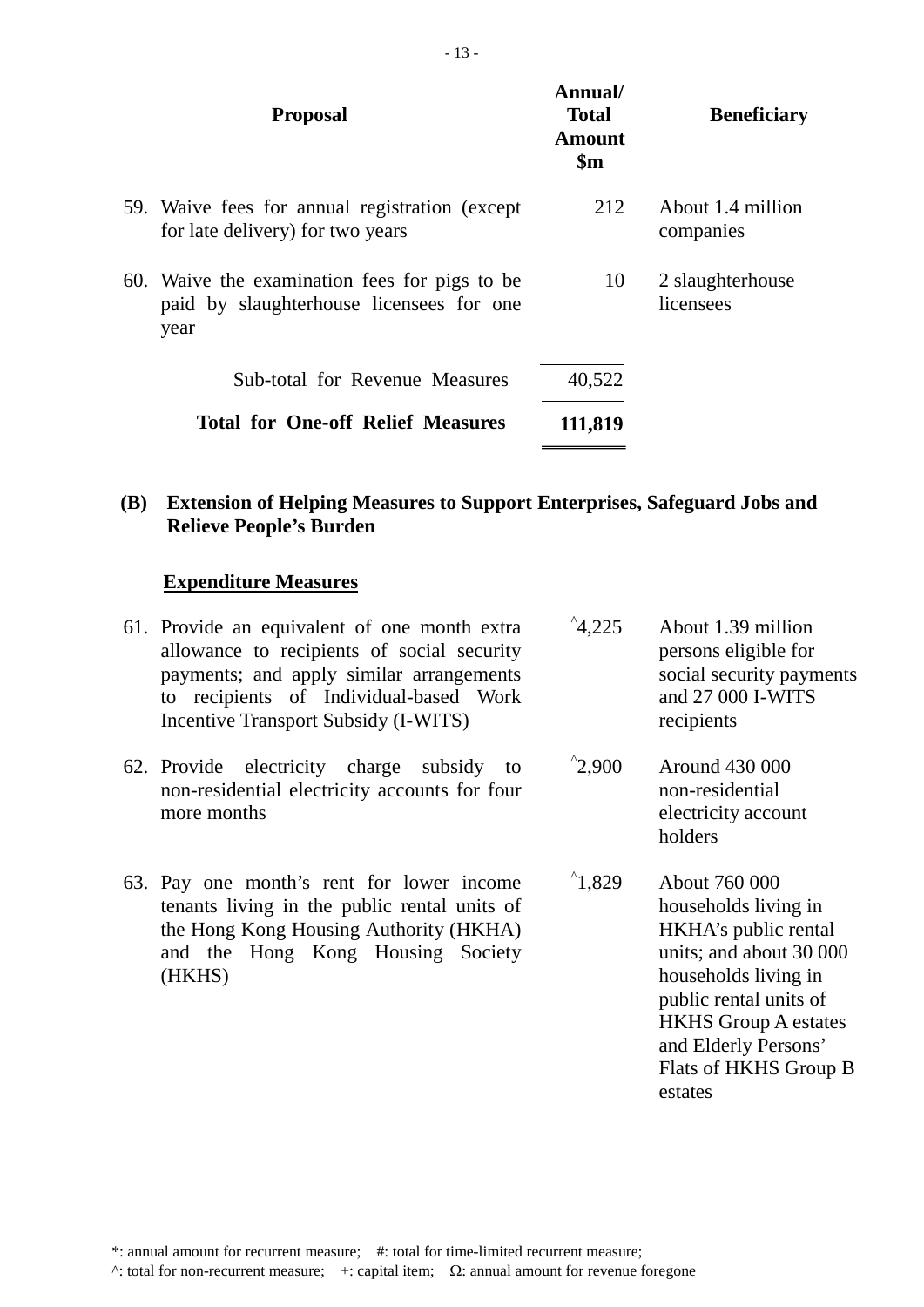| <b>Proposal</b>                                                                                                                     | Annual/<br><b>Total</b><br><b>Amount</b><br>$\mathbf{\$m}$ | <b>Beneficiary</b>                                                              |
|-------------------------------------------------------------------------------------------------------------------------------------|------------------------------------------------------------|---------------------------------------------------------------------------------|
| 64. Provide rental subsidy for six more months<br>recycling<br>enterprises<br>through<br>for<br>the<br><b>Recycling Fund</b>        | $^{\circ}100$                                              | Around 500<br>street-corner recycling<br>stores and 400 open<br>recycling sites |
| Sub-total for Expenditure Measures                                                                                                  | 9,054                                                      |                                                                                 |
| <b>Revenue Measures</b>                                                                                                             |                                                            |                                                                                 |
| 65. Reduce rental and fees by 50% for six more<br>months for eligible tenants of government<br>properties, lands, and EcoPark, etc. | 573                                                        | Around 16 800 tenants<br>and operators                                          |
| 66. Waive 75% water and sewage charges for<br>months<br>non-domestic<br>for<br>four<br>more<br>households                           | 340                                                        | Around 250 000<br>non-domestic<br>households                                    |
| 67. Reduce fee by 50% for six more months for<br>eligible operators of properties covered by<br>short-term waivers                  | 265                                                        | 3 211 waiver holders                                                            |
| 68. Reduce the basic hire charges by 50% for<br>six more months for facilities of civic<br>centres managed by LCSD                  | 23                                                         | Some 2 900 hirers of<br>LCSD civic centre<br>facilities                         |
| 69. Reduce fees and rent for six more months<br>for cruise lines and existing tenants of the<br>Kai Tak Cruise Terminal             | 18                                                         | 71 ship calls and 5<br>existing tenants                                         |
| Sub-total for Revenue Measures                                                                                                      | 1,219                                                      |                                                                                 |
| <b>Total for Extension</b><br>of Helping Measures                                                                                   | 10,273                                                     |                                                                                 |
| <b>Total for One-off Relief /</b><br>Helping Measures $(A+B)$                                                                       | 122,092                                                    |                                                                                 |
|                                                                                                                                     |                                                            |                                                                                 |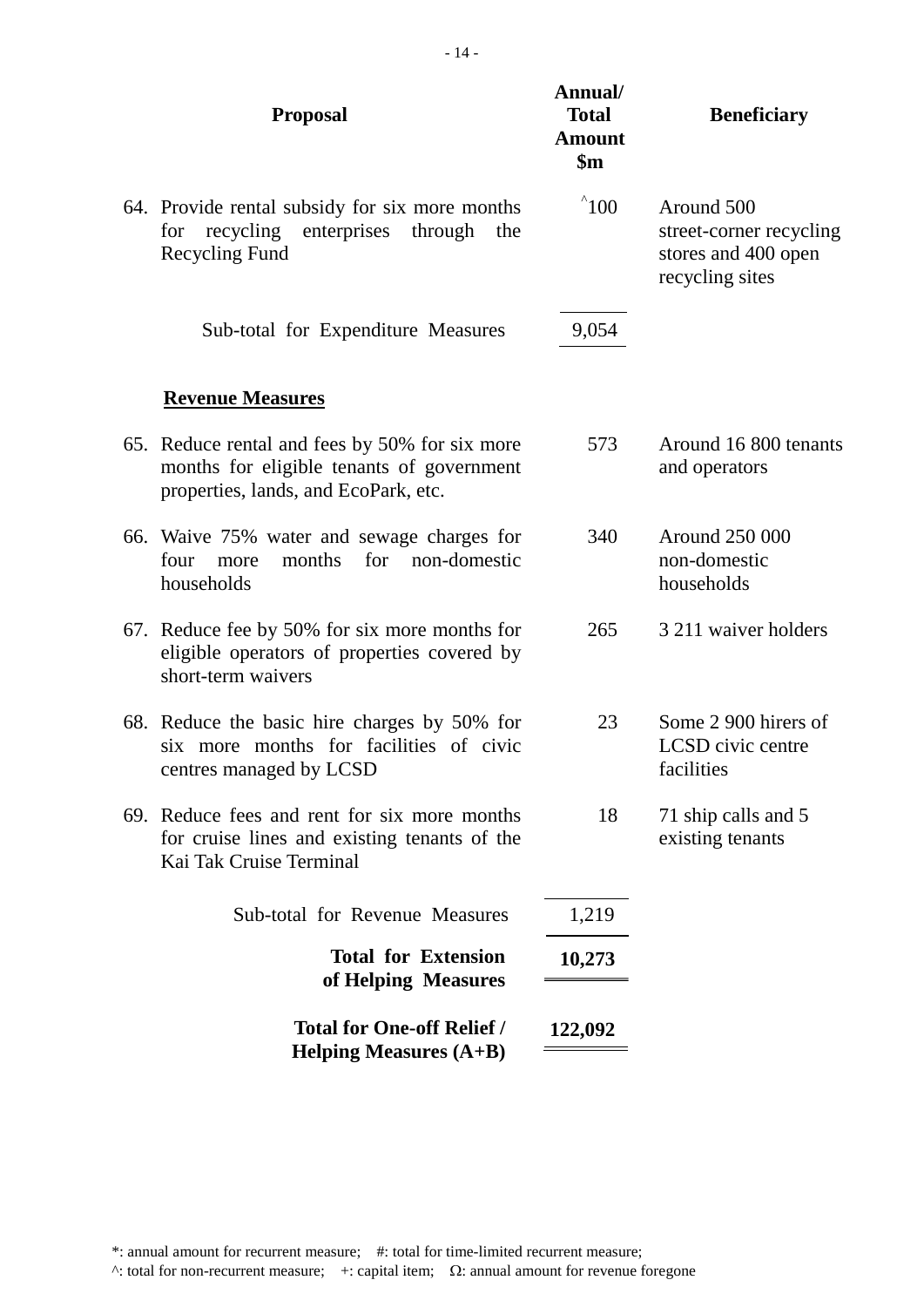|     | <b>Proposal</b>                                                                                                                                                                                                                                                                           | Annual/<br><b>Total</b><br><b>Amount</b><br>$\mathbf{\$m}$ | <b>Beneficiary</b>                                                                                                                                                                               |  |
|-----|-------------------------------------------------------------------------------------------------------------------------------------------------------------------------------------------------------------------------------------------------------------------------------------------|------------------------------------------------------------|--------------------------------------------------------------------------------------------------------------------------------------------------------------------------------------------------|--|
| (C) | <b>Budget Measures with Long-term Effects</b>                                                                                                                                                                                                                                             |                                                            |                                                                                                                                                                                                  |  |
|     | <b>Expenditure Measures</b>                                                                                                                                                                                                                                                               |                                                            |                                                                                                                                                                                                  |  |
| 70. | Develop the Lok Ma Chau Loop and<br>funding<br>provide<br>support<br>for<br>Hong<br>Kong-Shenzhen Innovation and Technology<br>Park in Lok Ma Chau Loop                                                                                                                                   | $*30,519$                                                  | Innovation and<br>technology sector                                                                                                                                                              |  |
| 71. | Introduce a concessionary low-interest loan<br>SME Financing Guarantee<br>under the<br>Scheme under which 100% guarantee will<br>be provided by the Government                                                                                                                            | $^{\circ}5,625^2$                                          | Local enterprises<br>affected by the recent<br>novel coronavirus<br>outbreak                                                                                                                     |  |
|     | 72. Provide funding support for the Hong Kong<br>Science and Technology Parks Corporation<br>to take forward Phase 2 of the Science Park<br><b>Expansion Programme</b>                                                                                                                    | $*3,000$                                                   | Innovation and<br>technology sector                                                                                                                                                              |  |
| 73. | Inject an additional \$2.5 billion into the<br>Retraining<br><b>Employees</b><br>Fund<br>for<br>enhancement and extension of the "Love<br>Upgrading Special Scheme" and upward<br>adjustment of statutory cap of retraining<br>allowance from \$4,000 to \$5,800 per month<br>per trainee | $^{\degree}2,500$                                          | 10 000 employees<br>taking part in the new<br>tranche of the "Love"<br><b>Upgrading Special</b><br>Scheme", and over<br>40 000 graduated<br>trainees of relevant<br>eligible courses<br>annually |  |
|     | 74. Provide funding support for the Hospital<br>Authority for enhancing staff retention<br>measures                                                                                                                                                                                       | $^*1,044$<br>$*473$                                        | Public health sector and<br>general public                                                                                                                                                       |  |

<span id="page-14-0"></span> <sup>2</sup> This represents the estimated maximum expenditure to be incurred by the Government.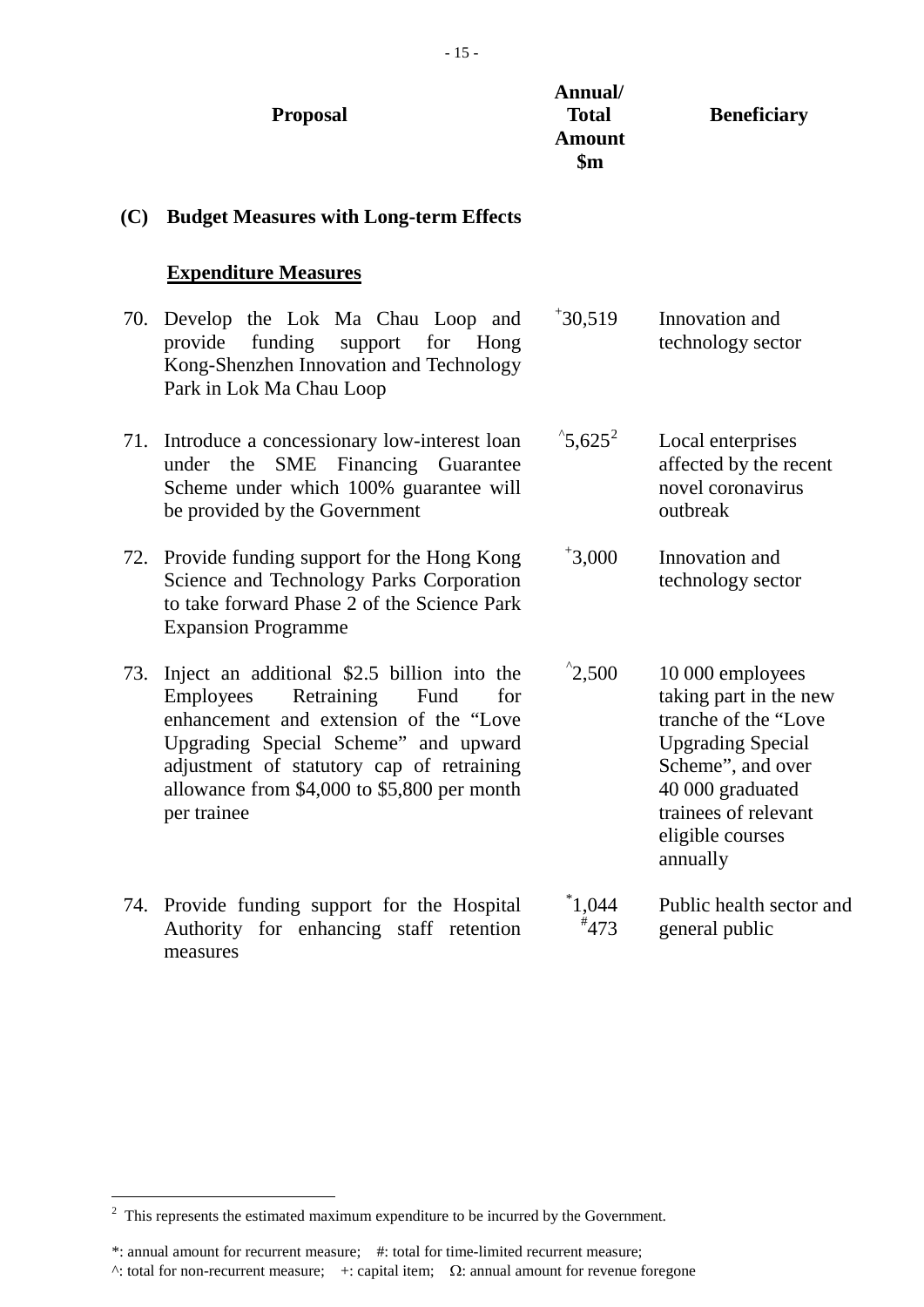|     | <b>Proposal</b>                                                                                                                                      | Annual/<br><b>Total</b><br><b>Amount</b><br>$\mathbf{\$m}$ | <b>Beneficiary</b>                                                                                                                                                                                                                                                                                                                                        |
|-----|------------------------------------------------------------------------------------------------------------------------------------------------------|------------------------------------------------------------|-----------------------------------------------------------------------------------------------------------------------------------------------------------------------------------------------------------------------------------------------------------------------------------------------------------------------------------------------------------|
| 75. | Inject an additional \$900 million into Art<br><b>Development Matching Grants Scheme</b>                                                             | $^{\circ}900$                                              | <b>Graduated Springboard</b><br>Grantees under the Arts<br><b>Capacity Development</b><br>Funding Scheme, 9<br>major performing arts<br>groups, the Hong Kong<br>Arts Festival Limited,<br>the Hong Kong Arts<br>Development Council<br>(HKADC), and small-/<br>medium-sized arts<br>groups applying for<br><b>HKADC's Matching</b><br><b>Fund Scheme</b> |
| 76. | Provide additional resources to –                                                                                                                    |                                                            | Tourism industry                                                                                                                                                                                                                                                                                                                                          |
|     | Hong Kong Tourism Board for taking<br>forward tourism promotion initiatives<br>to relaunch Hong Kong and restore<br>visitors' confidence in the city | $*765$                                                     |                                                                                                                                                                                                                                                                                                                                                           |
|     | Tourism<br>Commission for<br>funding<br>tourism<br>support<br>and<br>promotion<br>measures                                                           | $*_{26}$                                                   |                                                                                                                                                                                                                                                                                                                                                           |
| 77. | Implement the initiative "Vision 2030 for<br>Rule of Law"                                                                                            | $^{\prime}$ 294<br>$*120$<br>18                            | Stakeholders including<br>youths, legal<br>practitioners and<br>academic experts from<br>Hong Kong and beyond                                                                                                                                                                                                                                             |
| 78. | Introduce<br>collection<br>waste<br>paper<br>and<br>recycling services                                                                               | $^*300$                                                    | Waste paper recycling<br>industry                                                                                                                                                                                                                                                                                                                         |
| 79. | Establish a Green Tech Fund                                                                                                                          | $^{\prime}200$                                             | Eligible local research<br>institutes and R&D<br>centres                                                                                                                                                                                                                                                                                                  |
| 80. | Provide additional funding to Hong Kong<br>Trade Development Council to give more<br>support to SMEs                                                 | $*150$                                                     | <b>Local SMEs</b>                                                                                                                                                                                                                                                                                                                                         |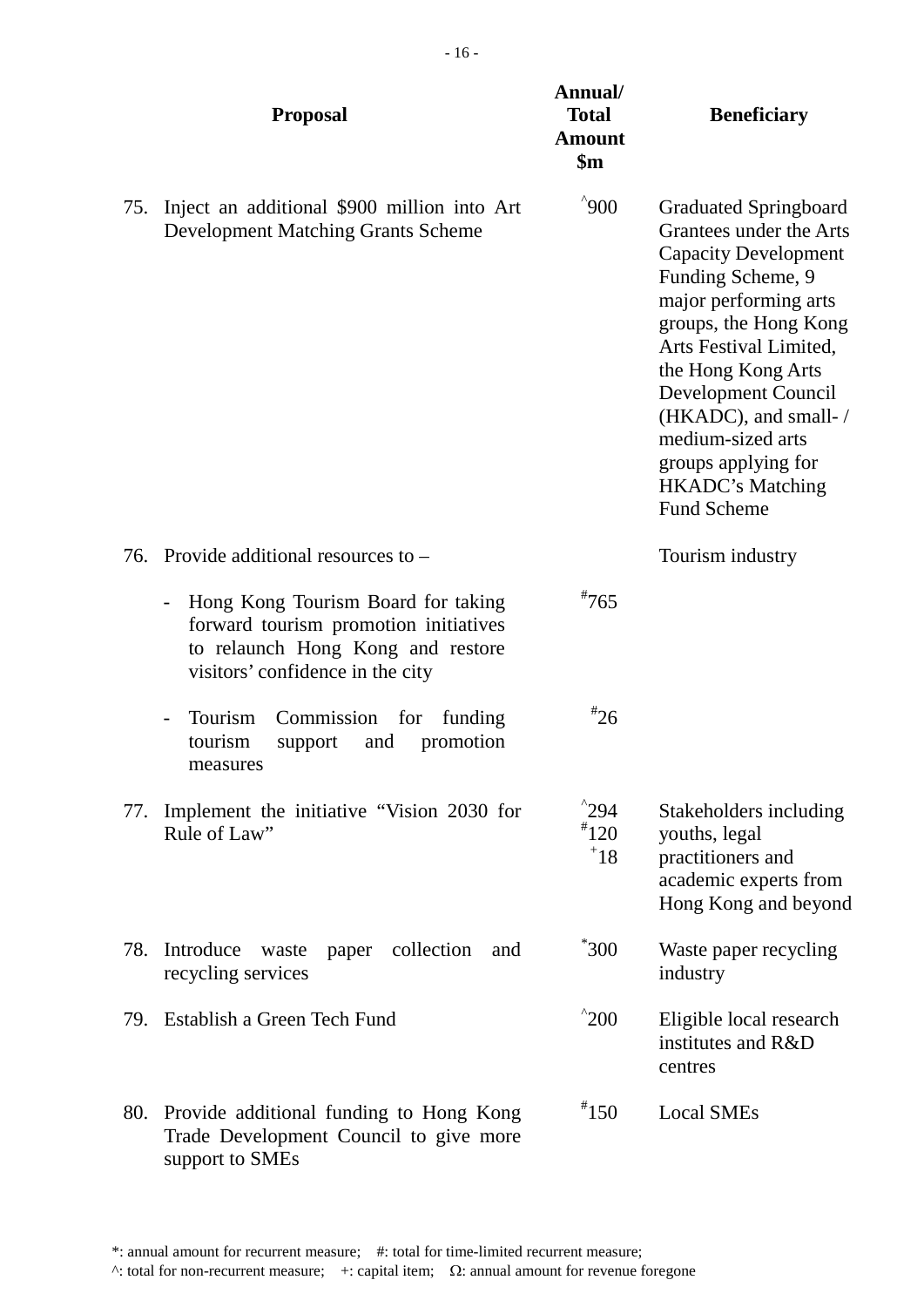|     | <b>Proposal</b>                                                                                                                                                                                   | Annual/<br><b>Total</b><br><b>Amount</b><br>$\mathbf{\$m}$ | <b>Beneficiary</b>                                                                                                                                |  |
|-----|---------------------------------------------------------------------------------------------------------------------------------------------------------------------------------------------------|------------------------------------------------------------|---------------------------------------------------------------------------------------------------------------------------------------------------|--|
| 81. | Develop<br>Capital<br>integrated<br>Works<br>an<br>Platform                                                                                                                                       | $^+100$                                                    | B/Ds managing capital<br>works projects; and<br>consultants and<br>contractors involving in<br>government works<br>projects                       |  |
| 82. | Inject \$85 million into the Short-term Food<br><b>Assistance Service Projects</b>                                                                                                                | $^{\wedge}85$                                              | <b>Over 20 000</b><br>beneficiaries including<br>individuals or families<br>who have proven<br>difficulties coping with<br>daily food expenditure |  |
| 83. | Implement a pilot scheme for of electric<br>public light buses                                                                                                                                    | $^{\circ}80$                                               | General public                                                                                                                                    |  |
| 84. | Provide soft meals for elderly persons with<br>swallowing problem who are receiving<br>subsidised residential<br>service<br>care<br>$\alpha$<br>subsidised community care and support<br>services | $^*75$                                                     | Around 11 800 eligible<br>elderly persons                                                                                                         |  |
| 85. | Establish a Geospatial Lab                                                                                                                                                                        | $^{\circ}60$                                               | Younger generation and<br>start-ups including<br>application developers                                                                           |  |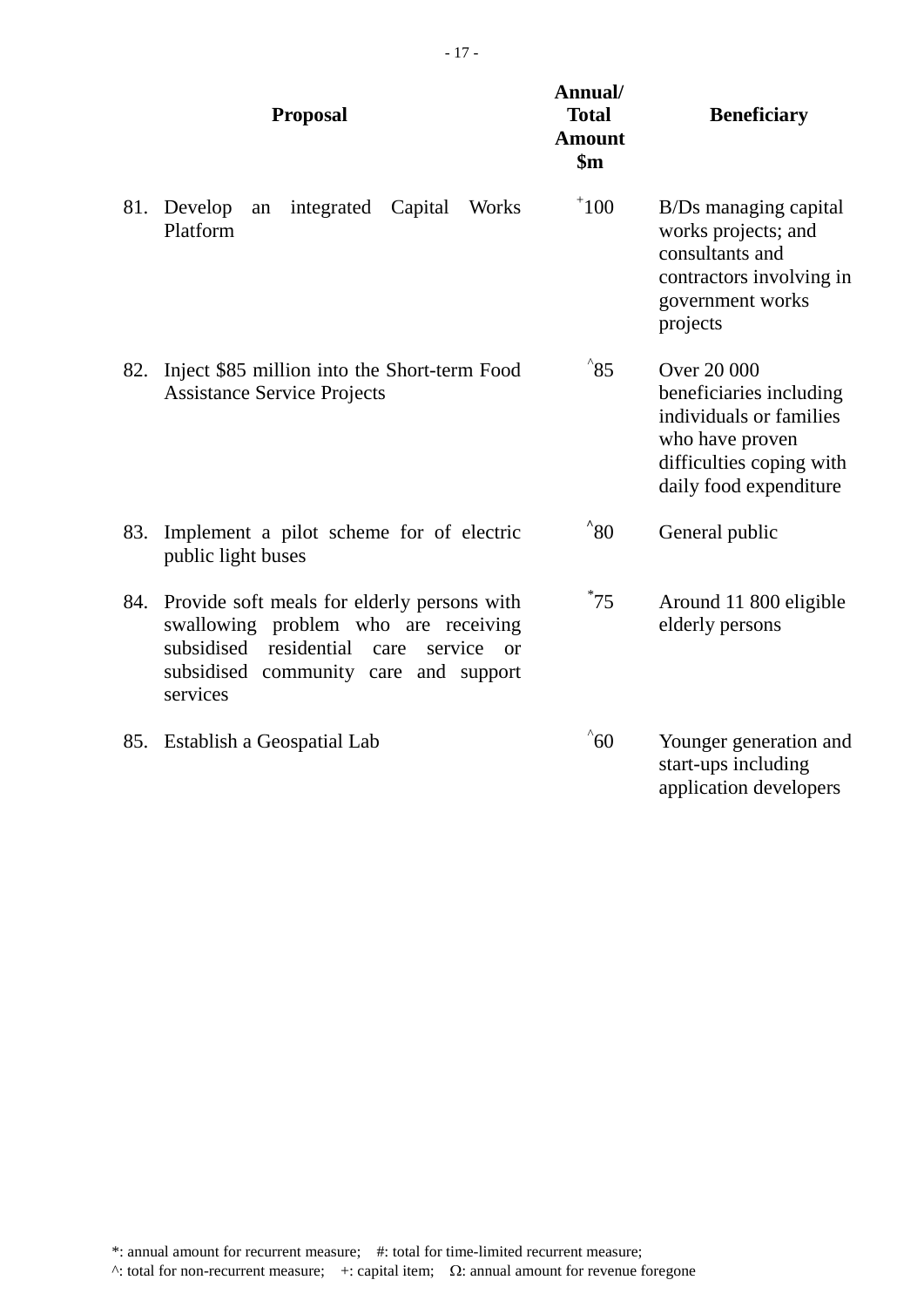|     | <b>Proposal</b>                                                                                                                                               | Annual/<br><b>Total</b><br><b>Amount</b><br>$\mathbf{\$m}$ | <b>Beneficiary</b>                                                                                                                                                                                                                                                                                                                                                                                                                                                           |
|-----|---------------------------------------------------------------------------------------------------------------------------------------------------------------|------------------------------------------------------------|------------------------------------------------------------------------------------------------------------------------------------------------------------------------------------------------------------------------------------------------------------------------------------------------------------------------------------------------------------------------------------------------------------------------------------------------------------------------------|
| 86. | Enhance residential child care services and<br>provide air-conditioning for all activity<br>areas of subvented day service units                              | $^*$ 56                                                    | <b>Enhancement of</b><br>residential child care<br>services                                                                                                                                                                                                                                                                                                                                                                                                                  |
|     |                                                                                                                                                               |                                                            | Children aged between<br>4 and 18 who benefit<br>from 24 small group<br>home (SGH) places and<br>3 emergency /<br>short-term places in<br>SGH, and more than<br>100 children receiving<br>residential care services<br>from SGHs for mildly<br>mentally handicapped<br>children<br>Provision of<br>air-conditioning for all<br>activity areas of<br>subvented day service<br>units<br>More than 1 million<br>service users from over<br>1 100 subvented day<br>service units |
| 87. | <b>Internship Schemes</b>                                                                                                                                     |                                                            |                                                                                                                                                                                                                                                                                                                                                                                                                                                                              |
|     | Launch an internship scheme for<br>$\overline{\phantom{a}}$<br>STEM students of local universities<br>(funded by the<br>Innovation<br>and<br>Technology Fund) | $*_{40}$                                                   | <b>STEM</b> students from<br>UGC-funded<br>universities who<br>undertake innovation<br>and technology related<br>internship                                                                                                                                                                                                                                                                                                                                                  |
|     | Enhance youth internship placements<br>$\overline{\phantom{a}}$<br>provided by the Government and<br>public organisations                                     | $^*11$                                                     | About 400 youths                                                                                                                                                                                                                                                                                                                                                                                                                                                             |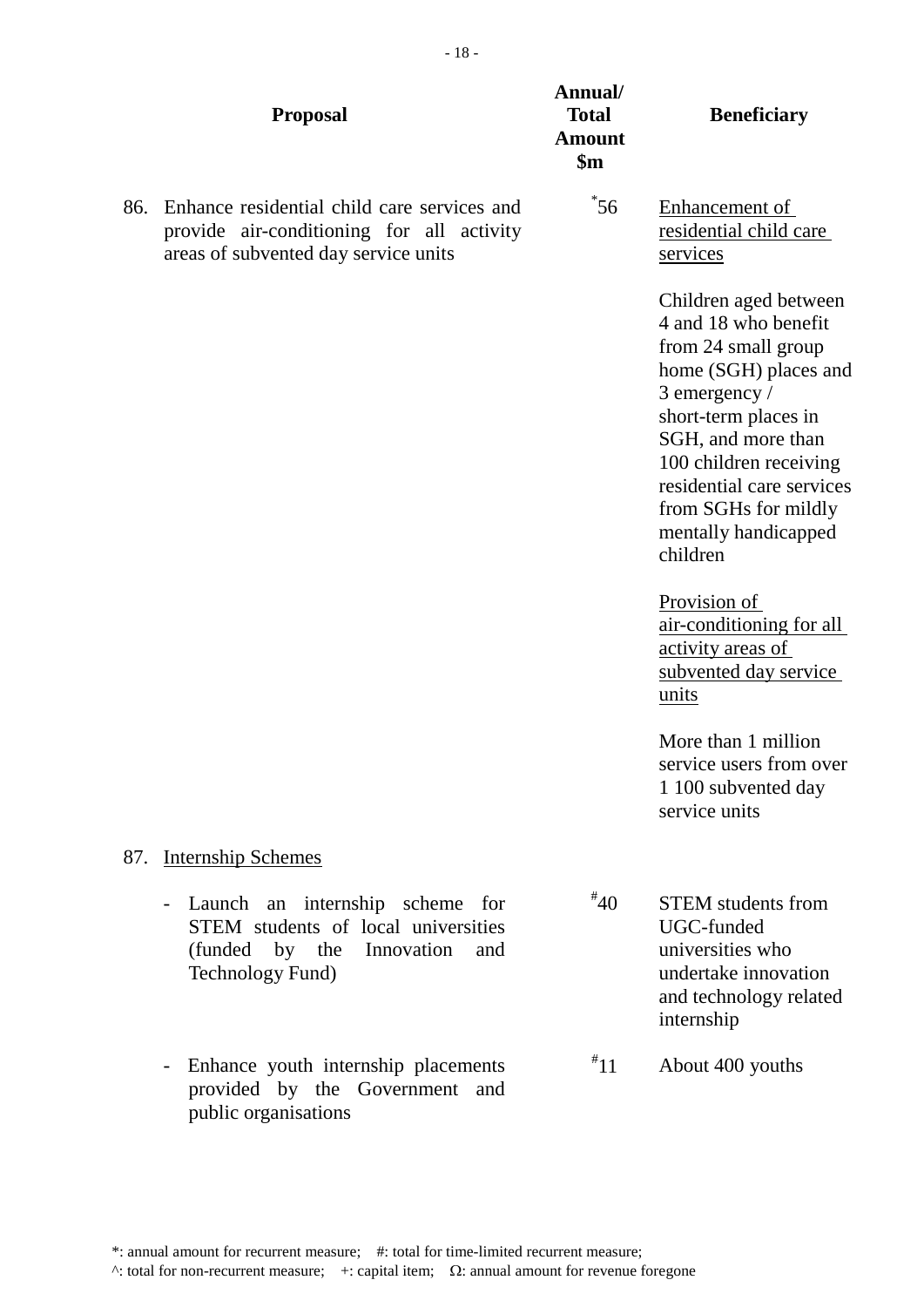|     | <b>Proposal</b>                                                                                                                                                                                                                          | Annual/<br><b>Total</b><br><b>Amount</b><br>$\mathbf{\$m}$ | <b>Beneficiary</b>                                                                                                                                                                                                                                            |  |
|-----|------------------------------------------------------------------------------------------------------------------------------------------------------------------------------------------------------------------------------------------|------------------------------------------------------------|---------------------------------------------------------------------------------------------------------------------------------------------------------------------------------------------------------------------------------------------------------------|--|
| 88. | Raise the on-the-job training allowance<br>payable to employers under the Labour<br>employment<br>Department's<br>programmes<br>with a view to promoting the employment<br>of the elderly, young people and persons<br>with disabilities | $^*30$                                                     | About 4 000 elderly<br>aged 60 or above, young<br>people and persons with<br>disabilities annually                                                                                                                                                            |  |
| 89. | Enhance<br>the<br>Technology<br>Voucher<br>Programme                                                                                                                                                                                     | $^+20$                                                     | Eligible local entities<br>aiming to enhance<br>productivity or upgrade<br>or transform their<br>business processes<br>using technological<br>services and solutions                                                                                          |  |
| 90. | Host the first International Summit on<br>Project Governance in Hong Kong                                                                                                                                                                | $\overline{5}$                                             | (a) $B/Ds$ managing<br>capital works projects;<br>(b) clients, consultants<br>and contractors in<br>construction industry;<br>(c) professional<br>institutions, trade<br>association and<br>academia; and<br>(d) airline, hospitality<br>and catering service |  |
|     | Sub-total for Expenditure Measures                                                                                                                                                                                                       | 46,496                                                     |                                                                                                                                                                                                                                                               |  |
|     | <b>Revenue Measures</b>                                                                                                                                                                                                                  |                                                            |                                                                                                                                                                                                                                                               |  |
| 91. | Waive the stamp duty on stock transfers<br>paid by Exchange Traded Fund (ETF)<br>Market Makers in the course of creating<br>redeeming ETF<br>units<br>listed<br>and<br>in<br>Hong Kong                                                   | $^{0}400$                                                  | <b>ETF Market Makers</b><br>registered with the<br><b>HKEX</b>                                                                                                                                                                                                |  |

- 19 -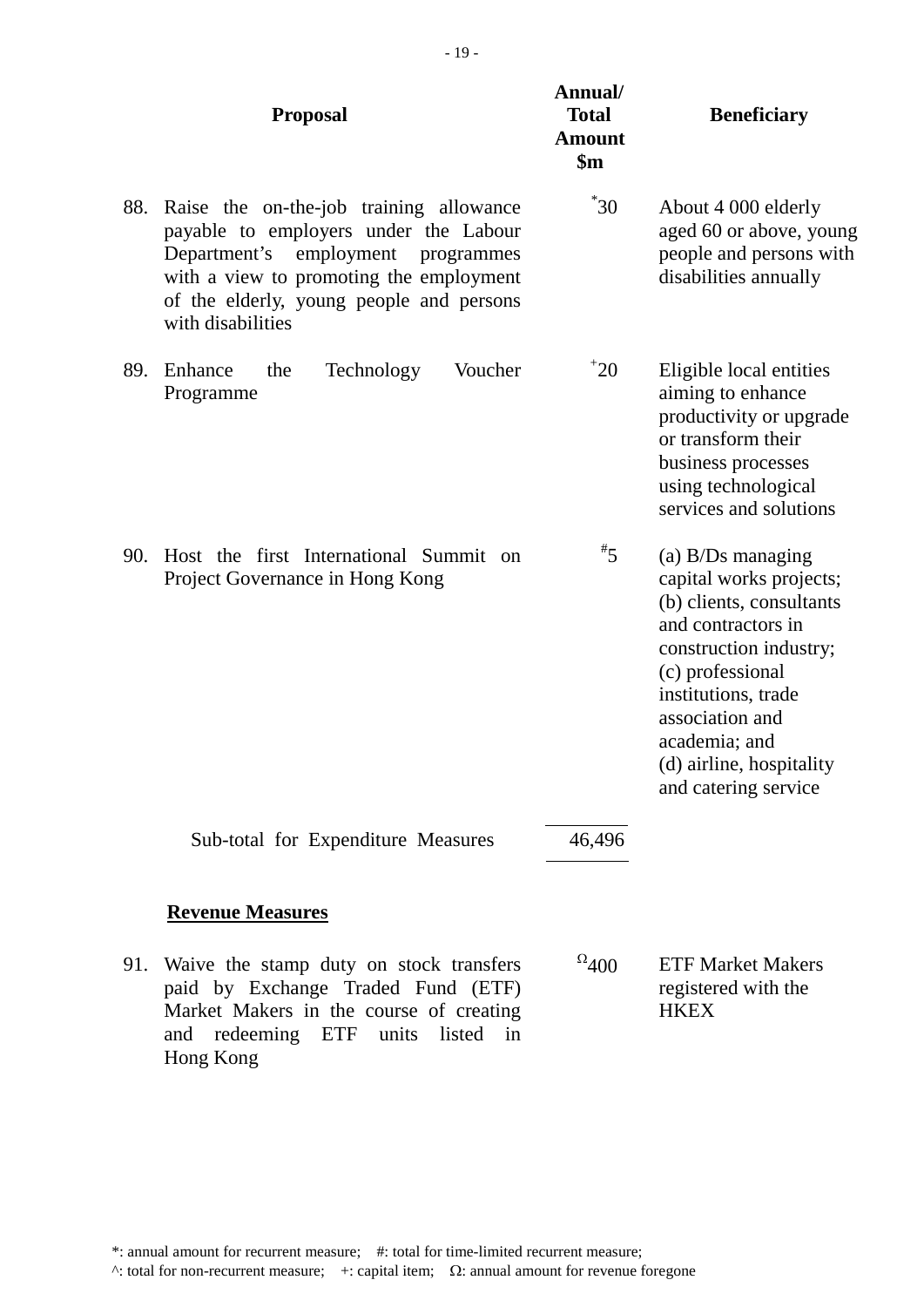|     | <b>Proposal</b>                                                                                              | Annual/<br><b>Total</b><br><b>Amount</b><br>$\mathbf{\$m}$ | <b>Beneficiary</b>                             |  |  |
|-----|--------------------------------------------------------------------------------------------------------------|------------------------------------------------------------|------------------------------------------------|--|--|
| 92. | Reduce incorporation fees for electronic<br>submission services                                              | $^{\Omega}12$                                              | Companies to be<br>incorporated                |  |  |
| 93. | Plan to provide tax concession for carried<br>interest                                                       | Unable to<br>estimate <sup>3</sup>                         | Private equity funds<br>operating in Hong Kong |  |  |
|     | Sub-total for Revenue Measures                                                                               | 412                                                        |                                                |  |  |
|     | <b>Total for Budget Measures with</b><br><b>Long-term Effects</b>                                            | 46,908                                                     |                                                |  |  |
|     | <b>Total Financial Implications of Budget</b><br><b>Measures before Issuance of Bonds</b><br>$(A+B+C)$       | 169,000                                                    |                                                |  |  |
| (D) | <b>Issuance of Bonds</b>                                                                                     |                                                            |                                                |  |  |
| 94. | Issue green bonds under the Government<br>Green Bond Programme (for 5 years)                                 | 66,300                                                     | Investors and financial<br>services sector     |  |  |
|     | <b>Total Financial Implications of Budget</b><br><b>Measures after Issuance of Bonds (II)</b><br>$(A+B+C+D)$ | 235,300                                                    |                                                |  |  |
|     | <b>Grand Total (Policy Address Major</b><br><b>Initiatives and Budget Measures)</b><br>$(I+II)$              | 309,727                                                    |                                                |  |  |

<span id="page-19-0"></span><sup>&</sup>lt;sup>3</sup> The financial implication would be subject to the details of the proposal to be drawn up.

<sup>\*:</sup> annual amount for recurrent measure; #: total for time-limited recurrent measure; ^: total for non-recurrent measure; +: capital item; Ω: annual amount for revenue foregone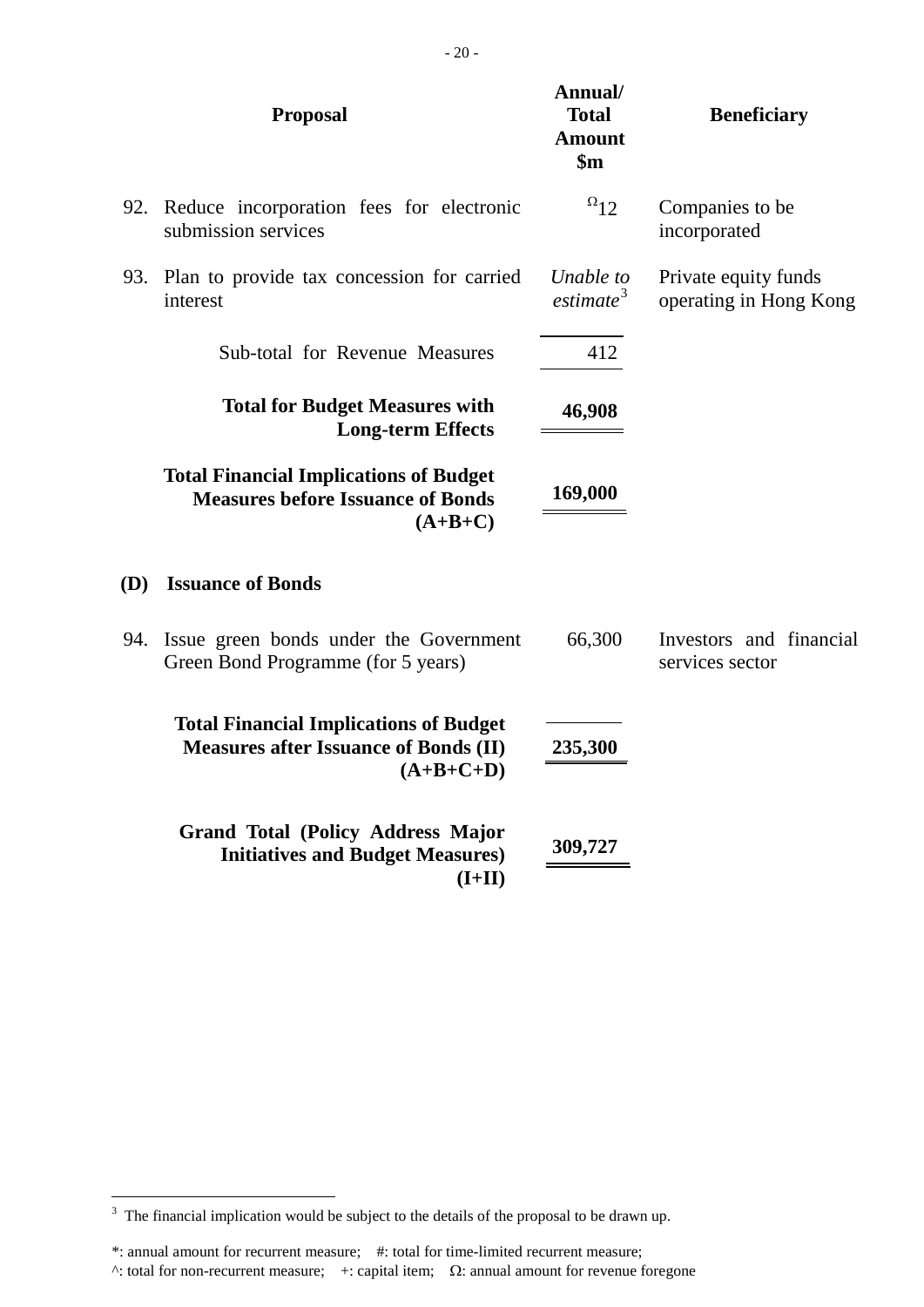# **(6) Medium Range Forecast**

| (\$ billion)                                                                                     | 2019-20<br><b>Revised</b><br><b>Estimate</b> | 2020-21 |        | 2021-22 2022-23 | 2023-24<br><b>Estimate Forecast Forecast Forecast Forecast</b> | 2024-25 |
|--------------------------------------------------------------------------------------------------|----------------------------------------------|---------|--------|-----------------|----------------------------------------------------------------|---------|
| <b>Operating Deficit</b>                                                                         | (118.0)                                      | (183.0) | (48.5) | (49.1)          | (55.8)                                                         | (55.7)  |
| <b>Capital Surplus</b>                                                                           | 73.9                                         | 24.4    | 20.0   | 20.4            | 28.4                                                           | 44.4    |
| Net proceeds from issuance of<br>green bonds under the Government<br><b>Green Bond Programme</b> | 7.8                                          | 19.5    | 11.7   | 11.7            | 11.7                                                           | 11.7    |
| Repayment of bonds and notes                                                                     | (1.5)                                        |         |        |                 | $\overline{\phantom{a}}$                                       | (7.8)   |
| <b>Consolidated deficit after</b><br>issuance and repayment of bonds<br>and notes                | (37.8)                                       | (139.1) | (16.8) | (17.0)          | (15.7)                                                         | (7.4)   |
| <b>Fiscal reserves at 31 March</b>                                                               | 1,133.1                                      | 994.0   | 977.2  | 960.2           | 944.5                                                          | 937.1   |
| In terms of no. of months of<br>government expenditure                                           | 22                                           | 16      | 17     | 15              | 15                                                             | 15      |
| In terms of % of GDP                                                                             | 39.5%                                        | 34.1%   | 32.0%  | 29.9%           | 28.0%                                                          | 26.5%   |

Appendices – Major Policy Area Group Expenditure

- 1. Education
- 2. Social Welfare
- 3. Health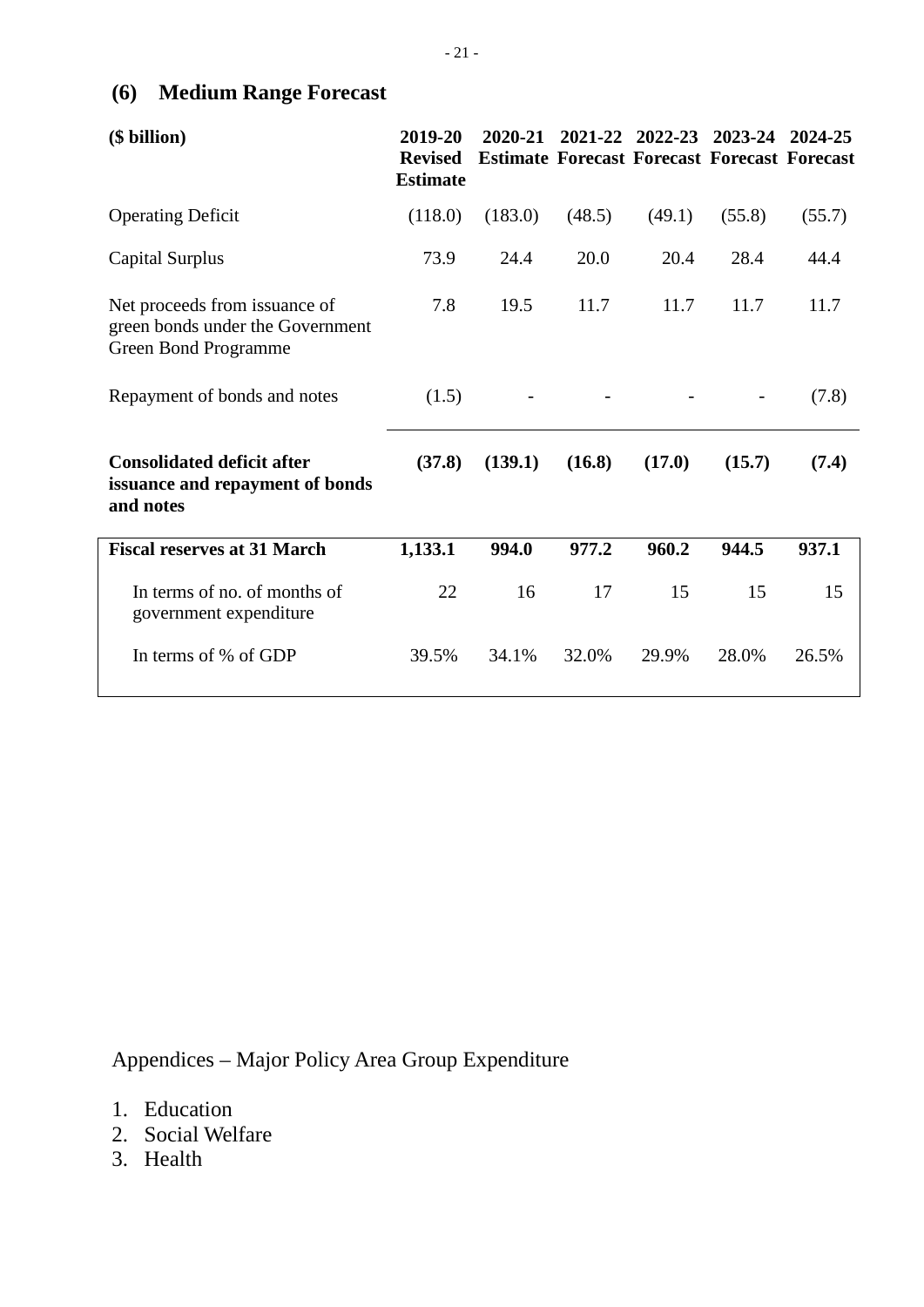# **Education**

- 1. Estimated government expenditure on education amounts to \$112.3 billion in 2020-21, accounting for 15.4% of total estimated government expenditure, and is 10.8% or \$13.6 billion lower than the 2019-20 revised estimate (RE).
- 2. Estimated recurrent government expenditure on education is \$99.6 billion in 2020-21, accounting for 20.5% of total estimated recurrent government expenditure and is 7.8% or \$7.2 billion higher than the 2019-20 RE.
- 3. The key initiatives are highlighted below –

#### Initiatives under recurrent government expenditure

- (a) New initiatives
	- (i)  $$2,258$  million in 2020-21 (\$2,261 million full-year provision w.e.f. 2021-22) is for the regularisation of providing a student subsidy of \$2,500 per student attending day-schools in kindergartens, primary schools, secondary schools and special schools starting from 2020/21 school year.
	- (ii) \$210 million in 2020-21 (\$360 million full-year provision w.e.f. 2021-22) is for implementing enhancement measures relating to professional development of teachers including the recommendations proposed by the Task Force on Professional Development of Teachers (for example, improving the manpower of vice-principals in public sector primary and secondary schools (including special schools) and including the additional teaching posts generated from the 0.1 increase in teacher-to-class ratio from the 2017/18 school year in the calculation of promotion posts in public sector secondary schools (including special schools with a secondary section) starting from the 2020/21 school year).
	- (iii) \$36 million in 2020-21 (\$67 million full-year provision w.e.f. 2022-23) is for enhancing the provisions for the boarding sections of special schools starting from the 2020/21 school year.
	- (iv) \$6 million in 2020-21 (\$62 million full-year provision w.e.f. 2023-24) is for implementing evidence-based autism spectrum disorders (ASD)-specific intervention strategies in a 3-tier intervention model by phases in public sector ordinary primary and secondary schools.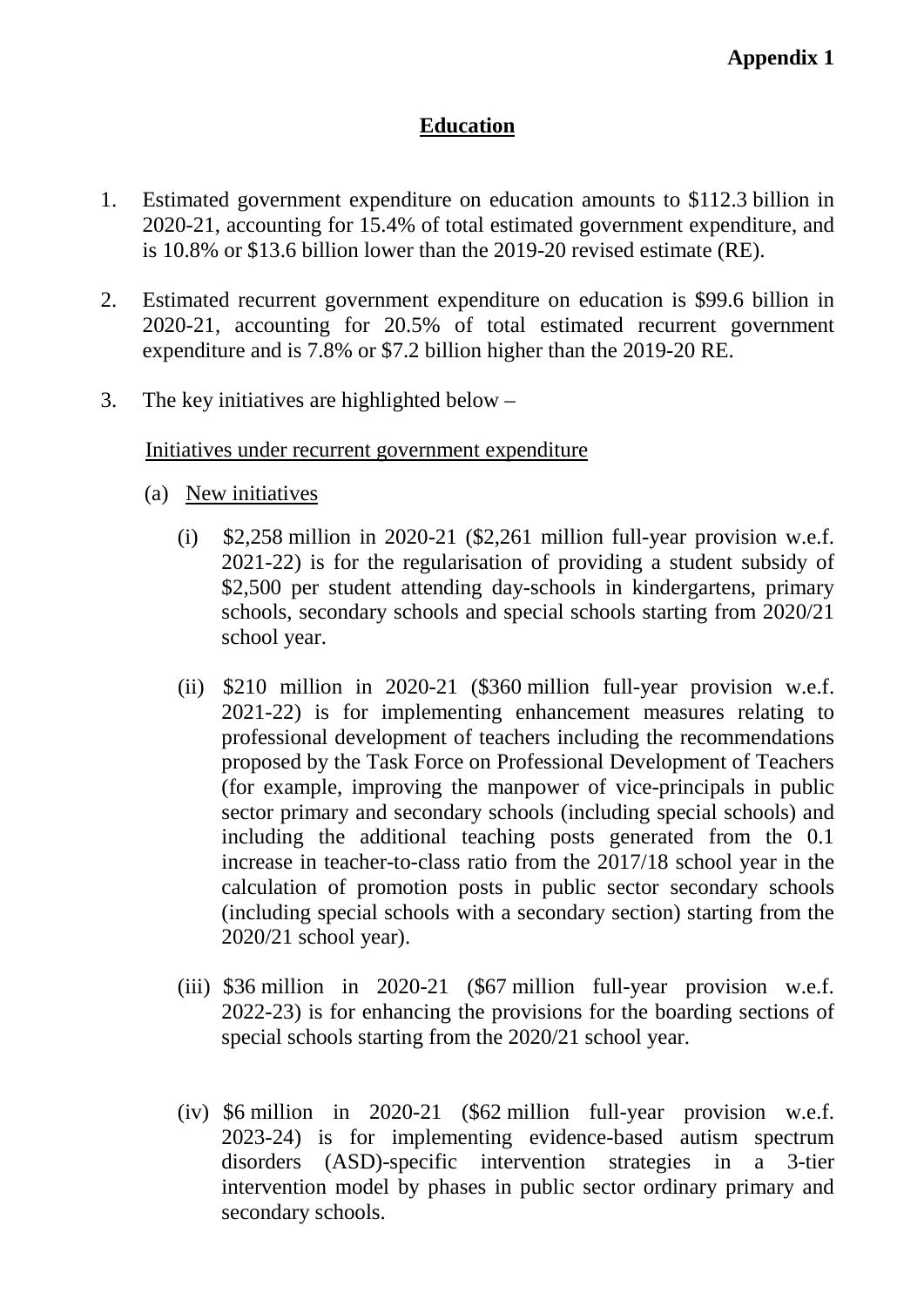- (b) Existing initiatives
	- (i) Additional provision of \$653 million in 2020-21 (\$800 million additional full-year provision w.e.f. 2024-25) is for improving the support initiatives under the integrated education policy by restructuring the additional resources provided for all public sector ordinary schools under the Learning Support Grant, Intensive Remedial Teaching Programme and Integrated Education Programme, upgrading the rank of Special Educational Needs Coordinators in schools with a comparatively large number of students with special educational needs (SEN), extending the Enhanced School-based Educational Psychology Service and enhancing the School-based Speech Therapy Services.
	- (ii) \$1,499 million in 2020-21 (2019-20 RE: \$877 million; \$1,499 million full-year provision w.e.f. 2020-21) is for implementing the all-graduate teaching force policy in public sector primary and secondary schools (including special schools).
	- (iii) \$906 million in 2020-21 (2019-20 RE: \$680 million; \$904 million full-year provision w.e.f. 2023-24) is for providing the recurrent Life-wide Learning Grant to support public sector and Direct Subsidy Scheme (DSS) schools to promote life-wide learning with enhanced effort.
	- (iv) \$138 million in 2020-21 (2019-20 RE: \$22 million; \$251 million full-year provision w.e.f. 2024-25) is for taking forward initiatives in enhancing the research development of the higher education sector including increasing the annual quota for the existing Hong Kong PhD Fellowship Scheme and introducing three new fellowship schemes for outstanding academics.
	- (v) \$570 million in 2020-21 (2019-20 RE: \$332 million; \$569 million full-year provision w.e.f. 2023-24) is for providing additional resources to strengthen the administrative support for public sector and DSS schools, and their management committees.
	- (vi) \$62 million in 2020-21 (2019-20 RE: \$31 million; \$110 million full-year provision w.e.f. 2022-23) is for providing funding for the Vocational Training Council (VTC) to implement the regularised Training and Support Scheme (TSS) with 1 200 training places per cohort with increased subsidy and enhancing support services to SEN students.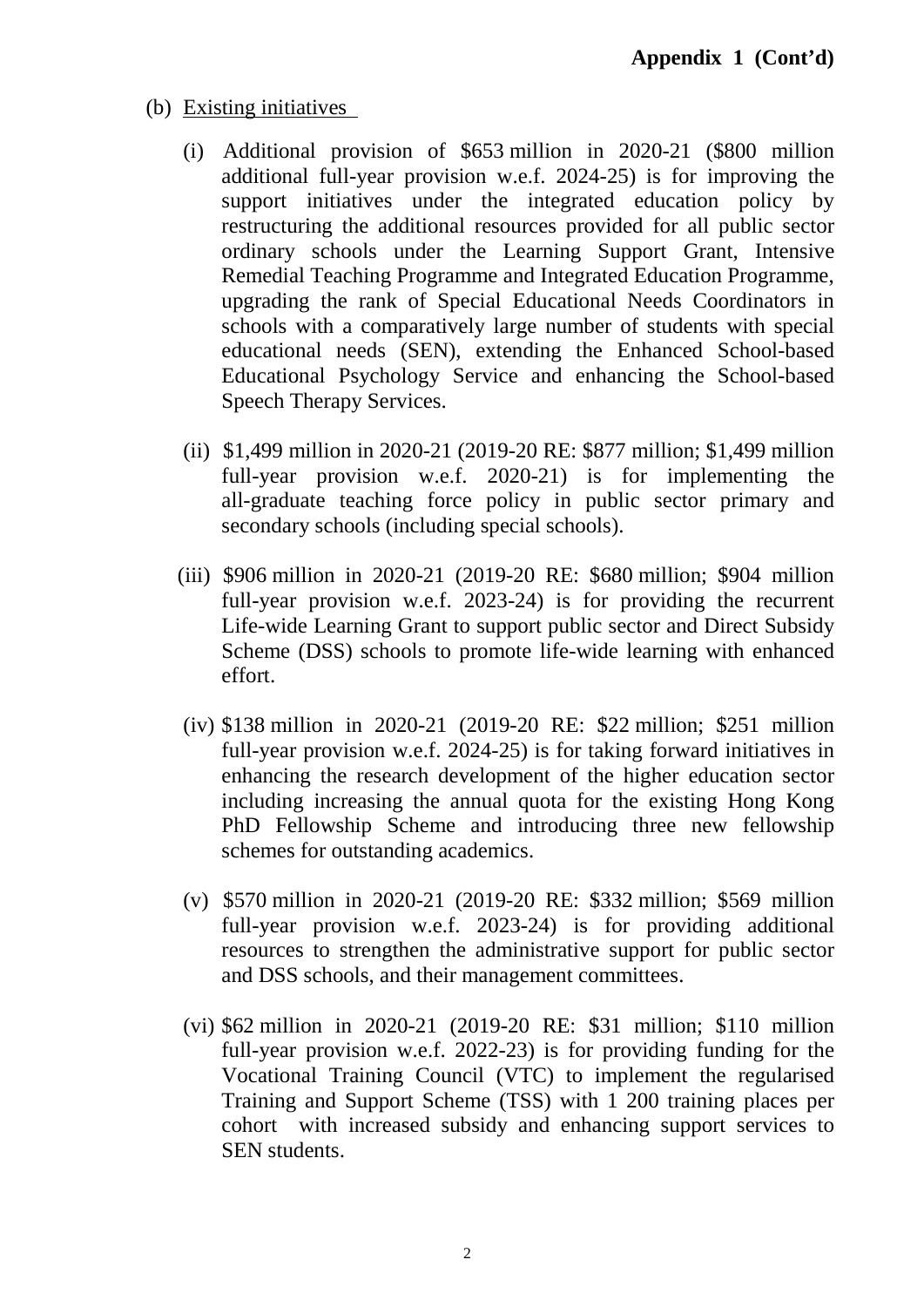- (vii) \$25 million in 2020-21 (2019-20 RE: \$22 million; \$26 million full-year provision w.e.f. 2023-24) is for providing more funding to Federations of Parent-Teacher Associations and Parent-Teacher Associations of schools for organising more community-based and school-based parent education programmes or activities.
- (viii) \$44 million in 2020-21 (2019-20 RE: \$34 million; \$73 million full-year provision w.e.f. 2021-22) is for regularisation of the Mainland University Study Subsidy Scheme.
- (ix) \$106 million in 2020-21 (2019-20 RE: \$73 million ; \$124 million full-year provision w.e.f. 2021-22) is for expanding the coverage of the Study Subsidy Scheme for Designated Professions/Sectors to about 2 000 students pursuing designated full-time locally accredited self-financing sub-degree programmes in selected disciplines per cohort.
- (x) \$162 million in 2020-21 (2019-20 RE: \$95 million; \$164 million full-year provision w.e.f. 2023-24) is for including the teaching posts converted from the Senior Secondary Curriculum Support Grant and the Career and Life Planning Grant in the calculation of promotion posts in public sector secondary schools.
- (xi) The new kindergarten education policy has been implemented since the 2017/18 school year. The recurrent expenditure on pre-primary education is estimated to be \$6.9 billion in 2020-21 (2019-20 RE: \$6.8 billion).

# Initiatives under non-recurrent and capital expenditure

- (a) New initiatives
	- (i) A total commitment<sup>[1](#page-23-0)</sup> of \$1,260 million (with \$90 million cash flow in 2020-21) is for launching a new "Enhancement and Start-up Grant Scheme for Self-financing Post-secondary Education" to provide financial assistance to independent self-financing post-secondary institutions for launching and improving programmes that have high market relevance or are in line with the Government's identified human resources needs.

<span id="page-23-0"></span> <sup>1</sup> For new non-recurrent (NR) items / capital projects with cash flow for more than one year.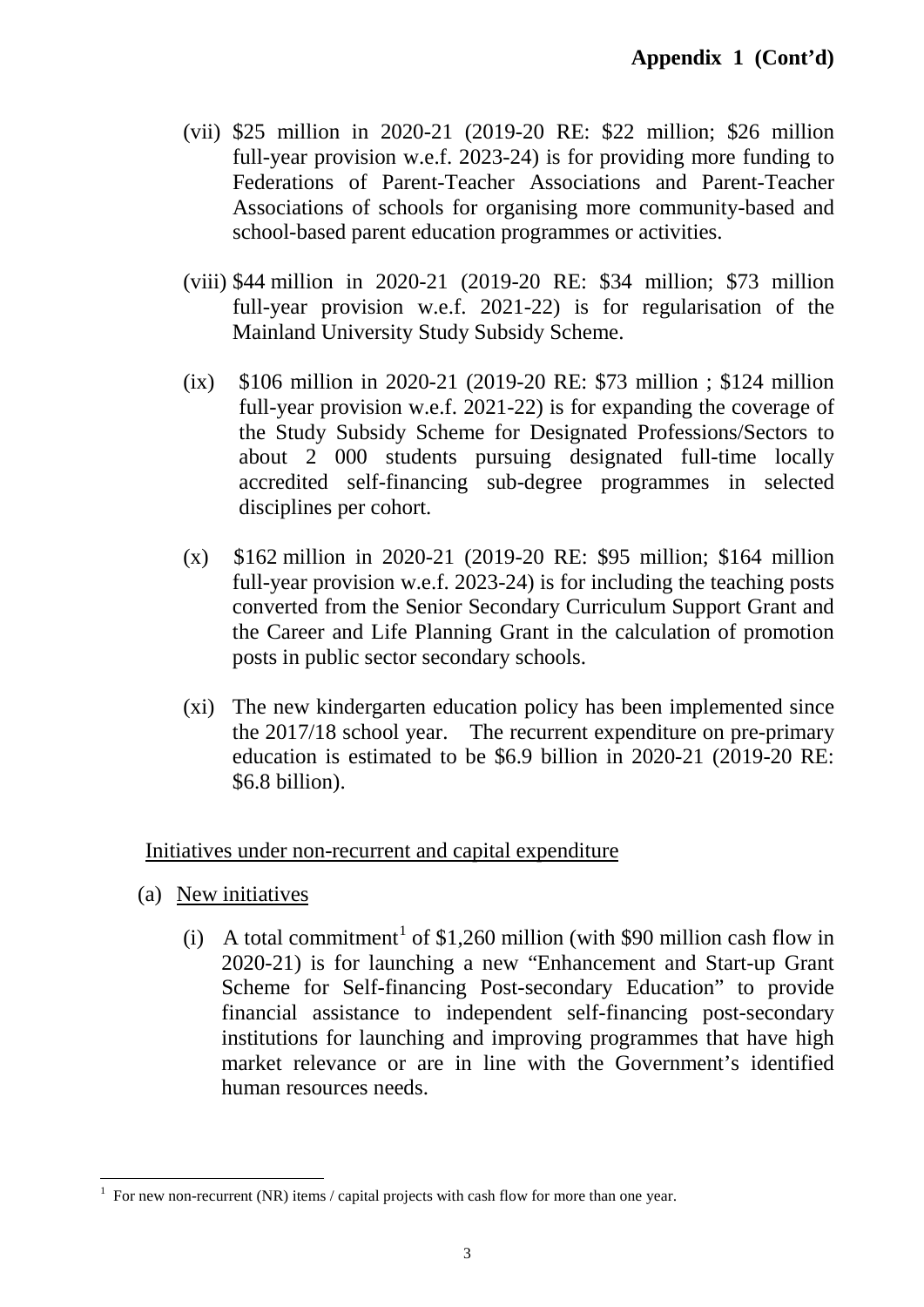- (ii) A total commitment of \$571 million (with \$60 million cash flow in 2020-21) is for a new Targeted Taught Postgraduate Programmes Fellowships Scheme to be implemented on a pilot basis for five cohorts starting from the 2020/21 academic year.
- (iii) A total commitment of \$20 million (with \$4 million cash flow in 2020-21) is for launching a pilot programme for three years starting from the 2020/21 academic year to subsidise trainees under the TSS implemented through the VTC to take part in study and exchange programmes outside Hong Kong.
- (iv) A total commitment of \$15 million (with \$3 million cash flow in 2020-21) is for specific parent education programmes for parents of non-Chinese-speaking students.
- (v) A total commitment of \$800 million (with \$9 million cash flow in 2020-21) is for launching a programme to assist aided schools in the conduct of building and windows inspections and related follow-up works.
- (vi) \$106 million in 2020-21 (total provision of \$1 billion by 2025-26) is for supporting simple minor internal conversion works for some 600 aided schools.
- (vii)A total commitment of \$151 million (with about \$151 million cash flow in 2020-21) is for payment of examination fees for school candidates sitting for the 2021 Hong Kong Diploma of Secondary Education Examination.
- (b) Existing initiatives<sup>[2](#page-24-0)</sup>
	- (i) A total commitment of \$434 million and cash flow of \$82 million in 2020-21 (2019-20 RE: \$54 million) is for continuing to implement the Pilot Subsidy Scheme for Students of Professional Part-time Programmes to provide tuition fee subsidy for students admitted to designated part-time "Architecture and Town Planning" and "Engineering and Technology" programmes offered by the VTC from the 2019/20 to the 2021/22 academic years with an expanded scope to also cover "Creative Industries" programmes.

<span id="page-24-0"></span> $2$  Including for those initiatives with additional commitment approved for 2020-21 and onwards (e.g. for extension of a NR scheme)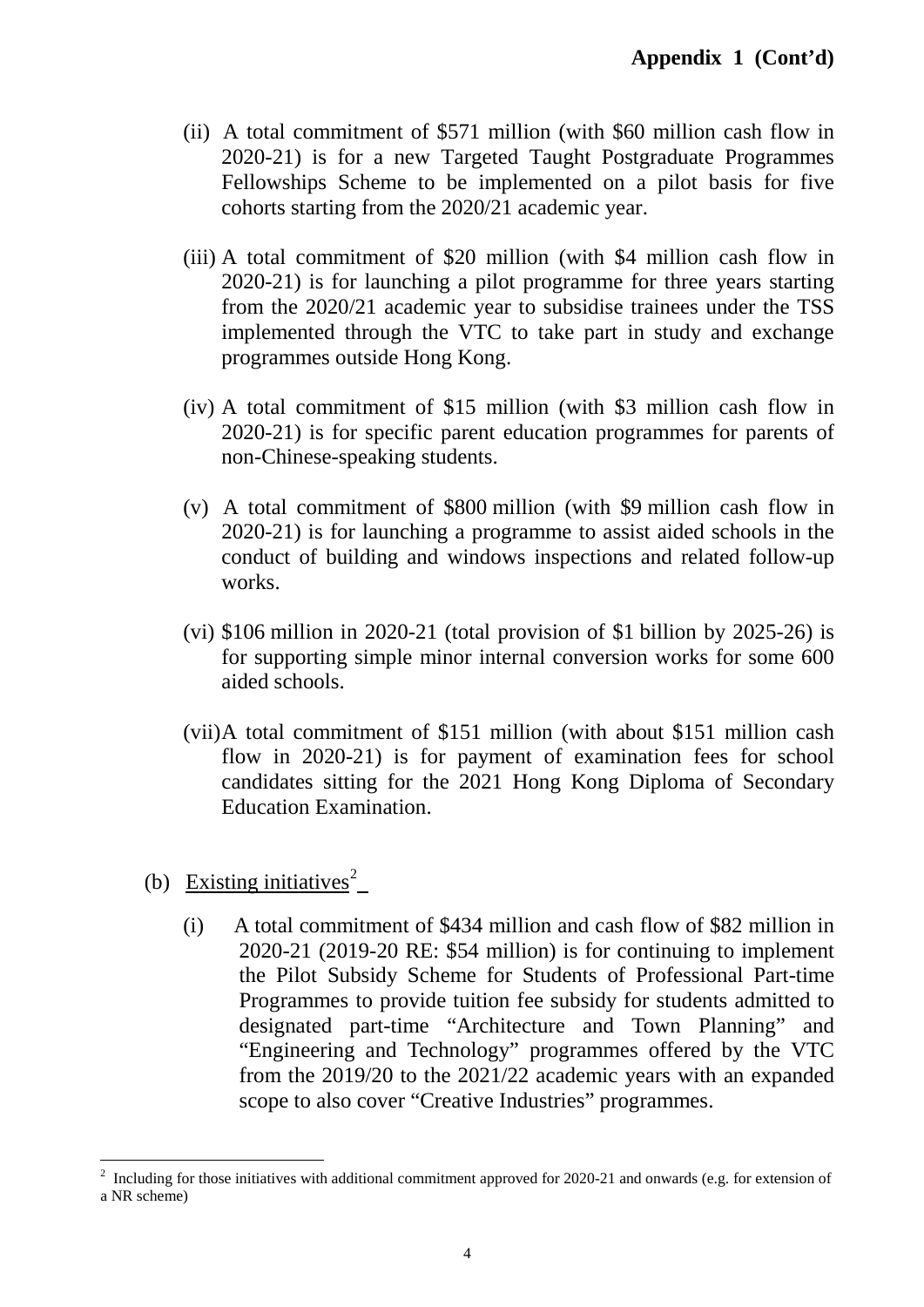- (ii) A total commitment of \$361 million and cash flow of \$137 million in 2020-21 (2019-20 RE: \$102 million) is for providing funding support to the Hong Kong Examinations and Assessment Authority.
- (iii) \$1.6 billion in 2020-21 (2019-20 RE: \$1.5 billion) is for school maintenance (Major Repairs for aided and DSS schools and Emergency Repairs for aided schools).
- (iv) \$34 million in 2020-21 (total provision of \$2 billion by 2026-27) is for expediting installation of lifts for public sector and DSS schools without such provisions, starting from 2019-20.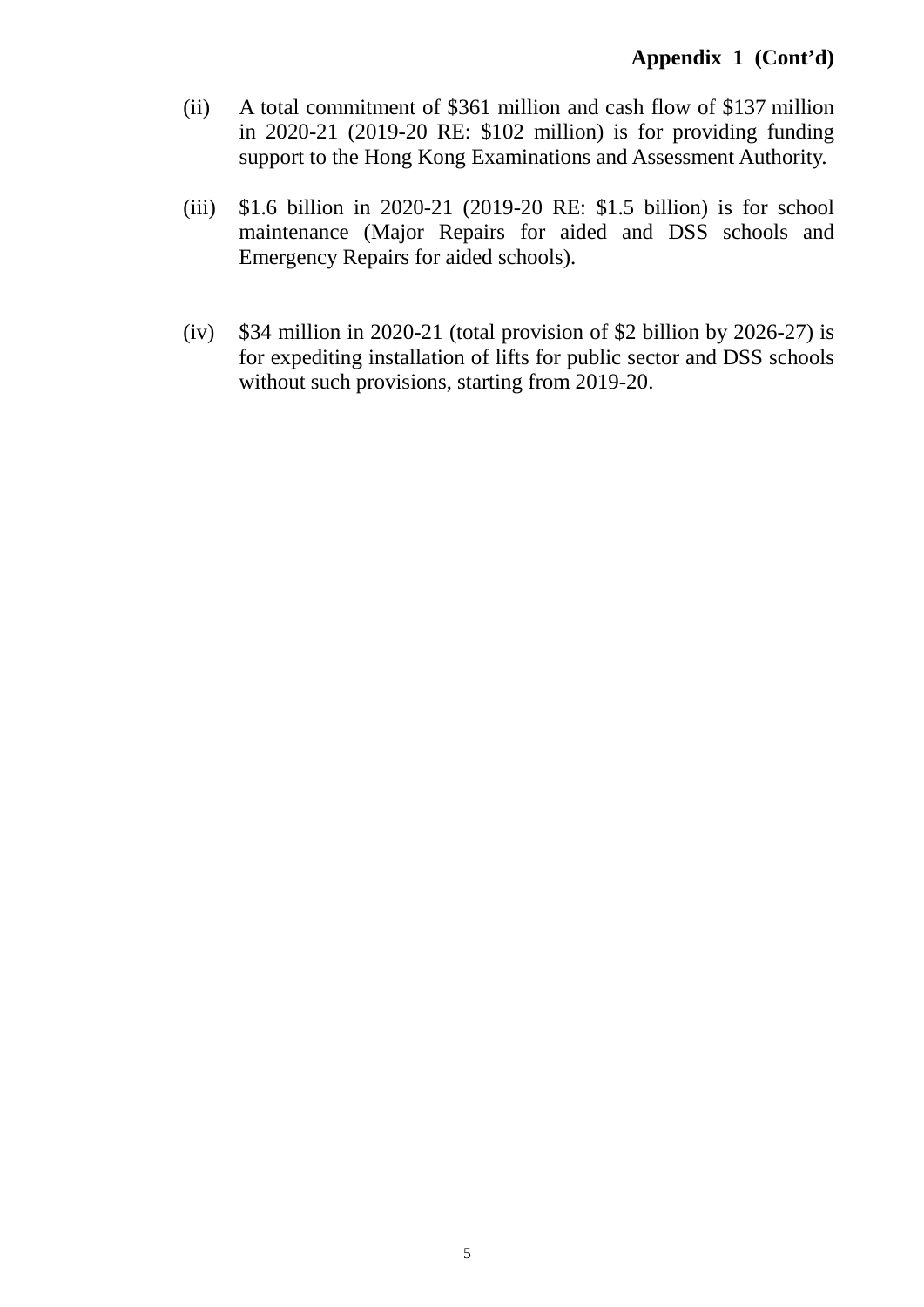# **Social Welfare**

- 1. Estimated government expenditure on social welfare amounts to \$115.0 billion in 2020-21, accounting for 15.7% of total estimated government expenditure, and is 23.5% or \$21.9 billion higher than the 2019-20 revised estimate (RE).
- 2. Estimated recurrent government expenditure on social welfare is \$93.9 billion in 2020-21, accounting for 19.3% of total estimated recurrent government expenditure and is 14.2% or \$11.6 billion higher than the 2019-20 RE.
- 3. The key initiatives are highlighted below –

## Initiatives under recurrent government expenditure

- (a) New initiatives
	- (i) \$465 million in 2020-21 (\$960 million full-year provision and \$623 million in total from 2020-21 to 2025-26) is for enhancing the 'pro-employment' measures and other measures under the Comprehensive Social Security Assistance (CSSA) Scheme and providing enhanced employment assistance services for unemployed able-bodied CSSA recipients.
	- (ii) \$52 million in 2020-21 (\$271 million in total from 2020-21 to 2023-24) is for implementing the Training Sponsorship Scheme for the Master Programmes in Occupational Therapy and Physiotherapy and the Bachelor Programme in Occupational Therapy with a view to increasing the manpower provision of allied health professional in welfare sector.
	- (iii) \$38 million in 2020-21 (\$75 million full-year provision w.e.f. 2021-22) is for providing soft meals for elderly persons with swallowing problem who are receiving subsidised residential care service or subsidised community care and support services.
- (b) Existing initiatives
	- (i) Additional provision of \$252 million in 2020-21 (\$628 million additional full year provision w.e.f. 2022-23) is for providing about 3 800 additional places in day rehabilitation service units and residential rehabilitation service units from 2019-20 to 2021-22.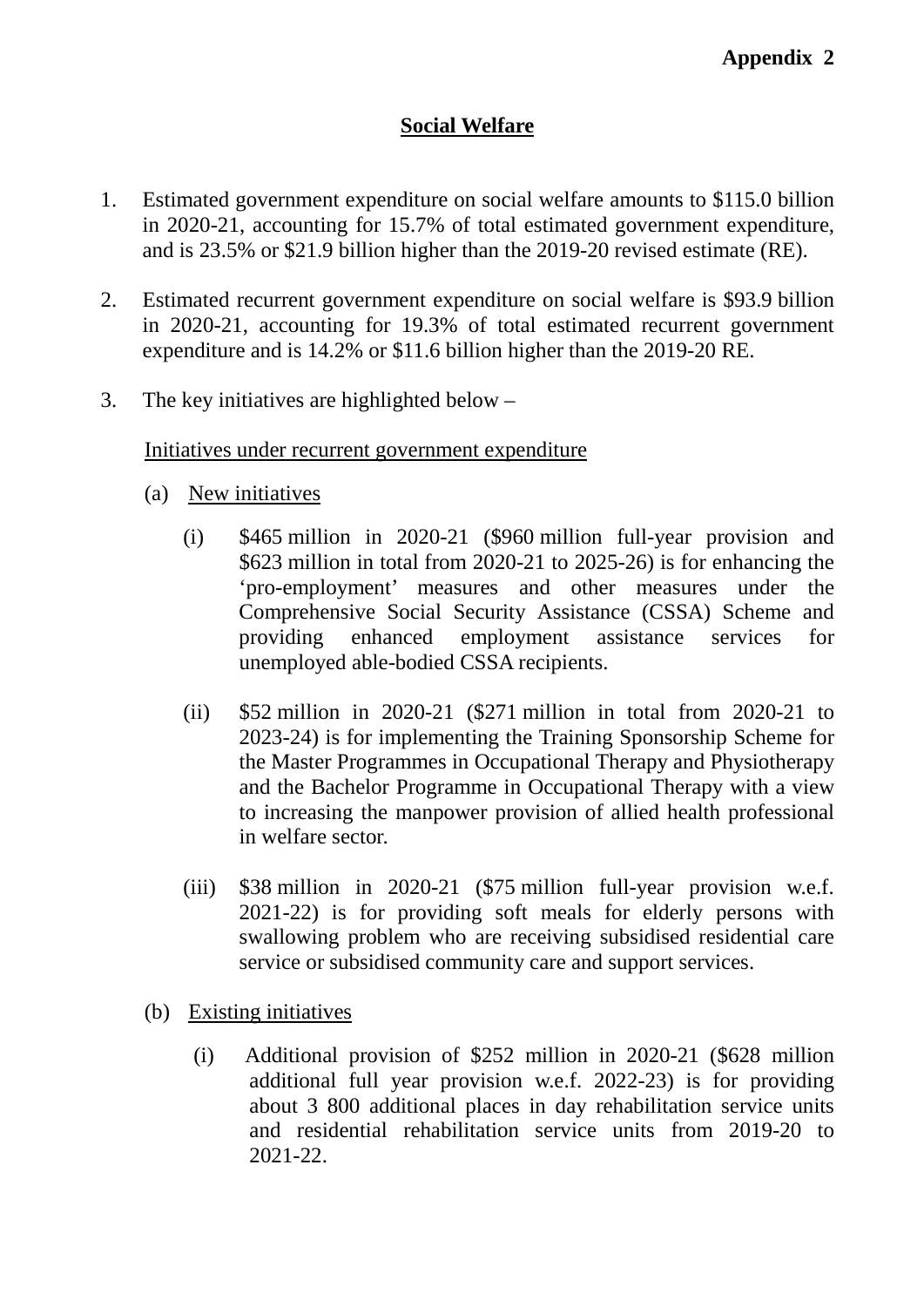- (ii) Additional provision of \$189 million in 2020-21 (\$456 million additional full year provision w.e.f. 2023-24) is for (a) providing 3 000 additional service places gradually under on-site pre-school rehabilitation services in the next three school years; and (b) providing some 1 200 additional services places gradually in Special Child Care Centres and Early Education and Training Centres from 2019-20 to 2021-22.
- (iii) Additional provision of \$140 million in 2020-21 (\$279 million additional full year provision w.e.f. 2021-22) is for (a) providing 1 500 additional child care centre (CCC) places and enhancement of clinical psychological support for children under foster care; (b) enhancing the supervisory support in 16 aided standalone CCCs and 246 aided CCCs attached to kindergartens; and (c) strengthening the After School Care Programme with enhancement measures.
- (iv) Additional provision of \$76 million in 2020-21 (\$303 million additional full year provision w.e.f. 2021-22) is for providing additional 3 000 service quota under the Integrated Home Care Services (Frail Cases).
- (c) Social Security

|               | 2015-16<br>(Actual) | 2016-17<br>(Actual)    | 2017-18<br>(Actual)                       | 2018-19<br>(Actual) | 2019-20<br>(Revised<br><b>Estimate</b> ) | 2020-21<br>(Estimate) |
|---------------|---------------------|------------------------|-------------------------------------------|---------------------|------------------------------------------|-----------------------|
| <b>CSSA</b>   | 20,037              | 21,164                 | 20,551                                    | 19,930              | 20,508                                   | 21,952                |
| $$$ million)  | $(22,313)$ #        | $(22,308)^{\wedge}$    | $(21,700)$ <sup><math>\wedge</math></sup> | $(22, 323)$ #       | $(23, 118)$ @                            | $(23,155)^{\wedge}$   |
| <b>SSA</b>    | 18,668              | 20,508                 | 21,884                                    | 33,847              | 31,826                                   | 36,712                |
| $$$ million)  | $(21, 673)$ #       | $(22, 123)^{\wedge}$   | $(23,632)^{A}$                            | $(39,340)$ #        | $(37,095)$ @                             | $(39,718)^{^}$        |
| <b>Total</b>  | 38,704              | 41,672                 | 42,434                                    | 53,777              | 52,334                                   | 58,664                |
| $$$ million)* | $(43,987)$ #        | $(44, 431)^{^{\circ}}$ | $(45,332)^{A}$                            | $(61, 663)$ #       | $(60,213)$ @                             | $(62, 873)^{\wedge}$  |

The expenditure on social security since 2015-16 is as follows –

# Includes the two-month additional payment as announced in the Budget.

@ Includes the one-month additional payment as announced in the Budget and another one-month additional payment announced by FS in August 2019.

**^** Includes the one-month additional payment as announced in the Budget.

\* Figures may not add up due to rounding.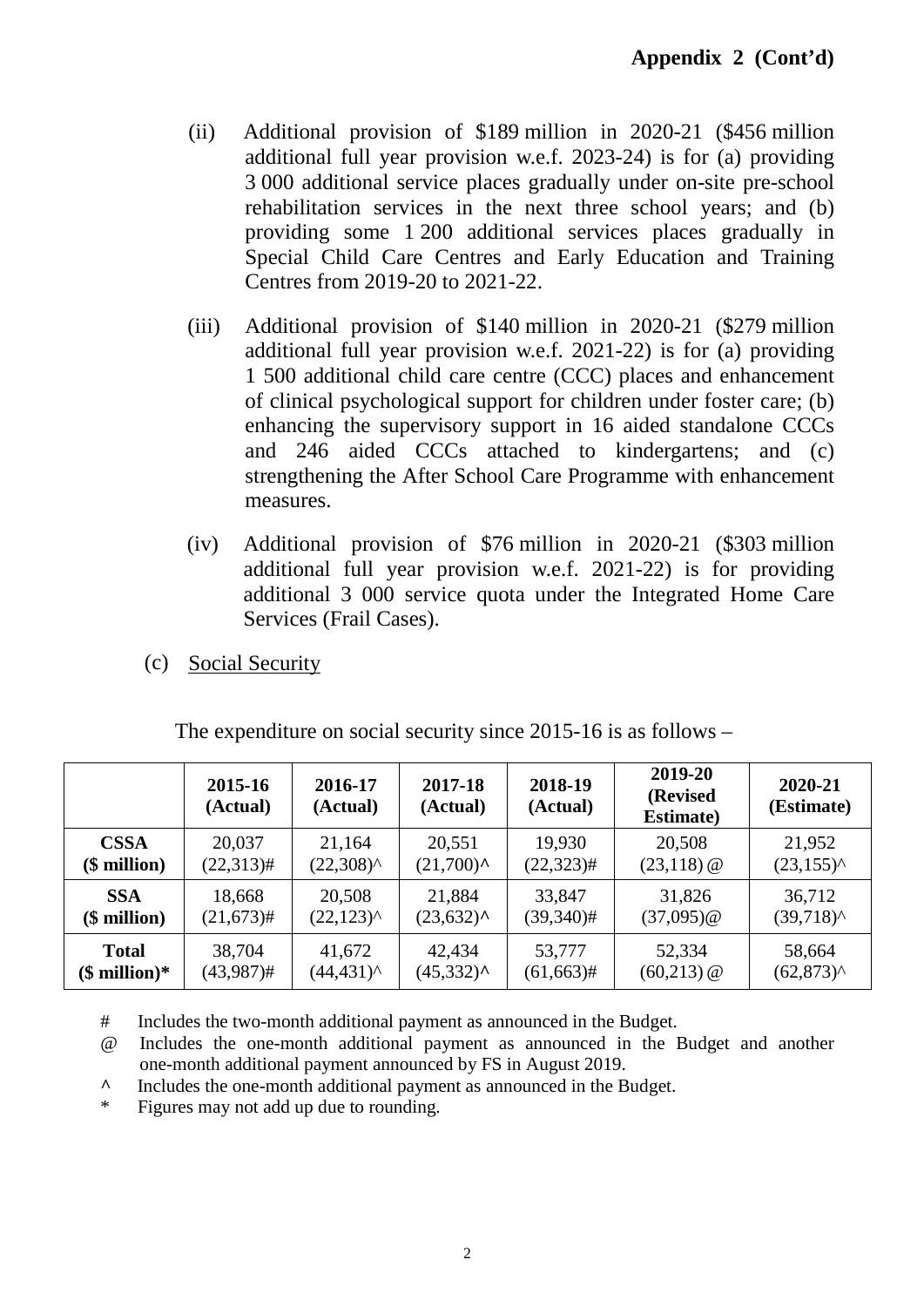Initiatives under non-recurrent and capital expenditure

Existing initiatives $1$ 

- (i) An additional commitment of \$500 million (2019-20 RE: \$71 million) is for injecting into the Community Investment and Inclusion Fund to support social capital development projects and build mutual help networks in the community.
- (ii) An additional commitment of \$85 million (2019-20 RE: \$162 million) is for injecting into the short-term food assistance service.

<span id="page-28-0"></span><sup>&</sup>lt;sup>1</sup> Including for those initiatives with additional commitment approved for 2020-21 and onwards (e.g. for extension of a NR scheme)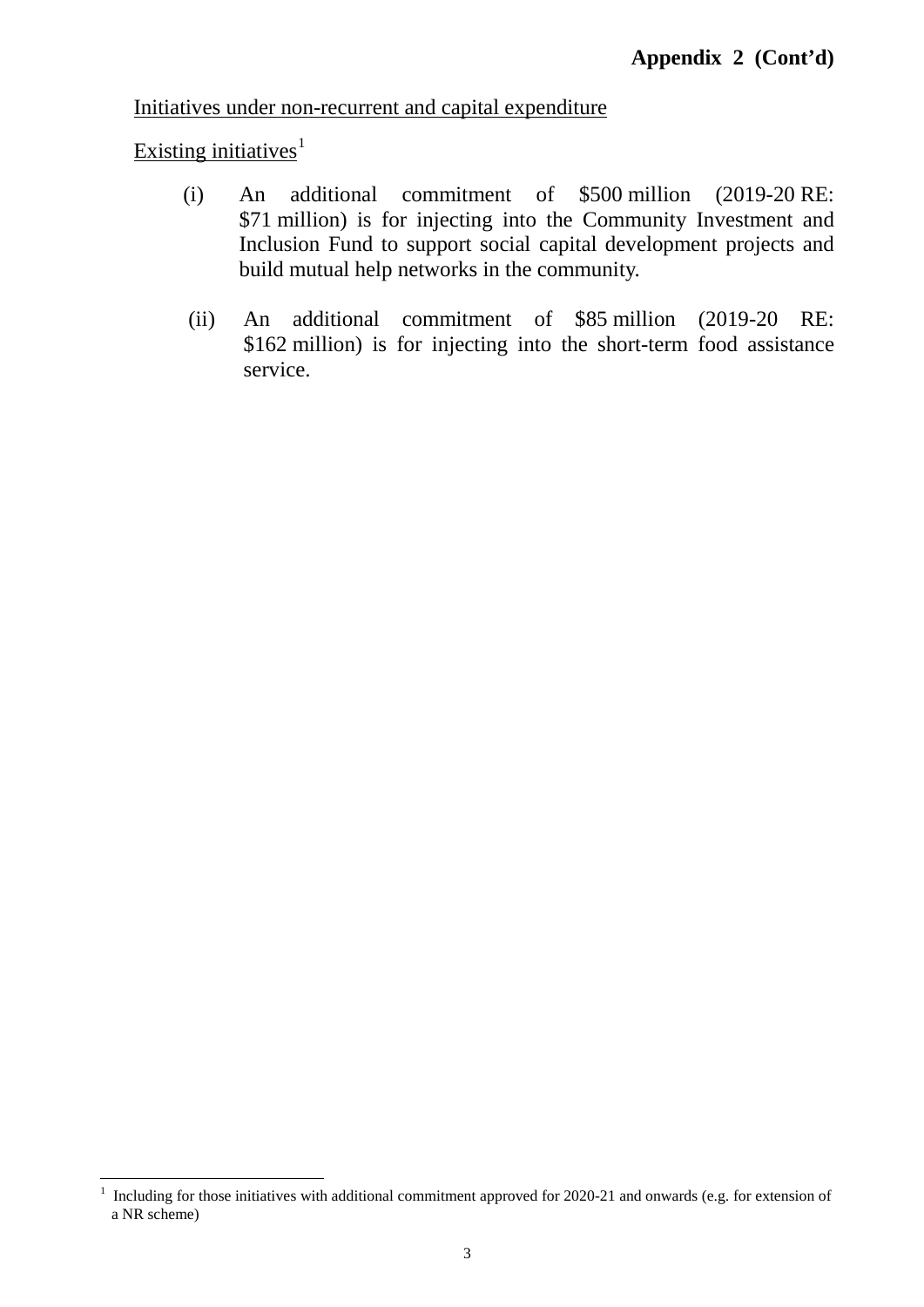# **Health**

- 1. Estimated government expenditure on health amounts to \$97.7 billion in 2020-21, accounting for 13.4% of total estimated government expenditure, and is 11.2% or \$9.8 billion higher than the 2019-20 revised estimate (RE).
- 2. Estimated recurrent government expenditure on health is \$87.1 billion in 2020-21, accounting for 17.9% of total estimated recurrent government expenditure and is 5.4% or \$4.4 billion higher than the 2019-20 RE.
- 3. The key initiatives are highlighted below –

# Initiatives under recurrent government expenditure

# A. Hospital Authority (HA)

The Government will continue to increase the expenditure on healthcare. The 2020-21 financial provision for HA totals \$76.6 billion (comprising \$75.0 billion recurrent subvention and \$1.6 billion capital subvention), representing an increase of 5.6% over the 2019-20 revised estimate (\$72.5 billion).

The recurrent subvention at \$75.0 billion represents an increase of 5.0% over the 2019-20 revised estimate (\$71.4 billion). The following key measures will be implemented –

- (a) New initiatives
	- (i) \$566 million for enhancing the following major staff retention measures –
		- $\triangleright$  enhancing the opportunities for Associate Consultants to be promoted to Consultants;
		- $\triangleright$  enhancing the Special Retired and Rehire Scheme through adopting a more systematic approach to invite retiring doctors to continue the service in HA after retirement until 65 on contract terms;
		- $\triangleright$  providing allowance for registered nurses who have attained specialty qualifications;

[The additional resources involved for the above three initiatives will increase from around \$160 million in 2020-21 to around \$1.2 billion in 2025-26.]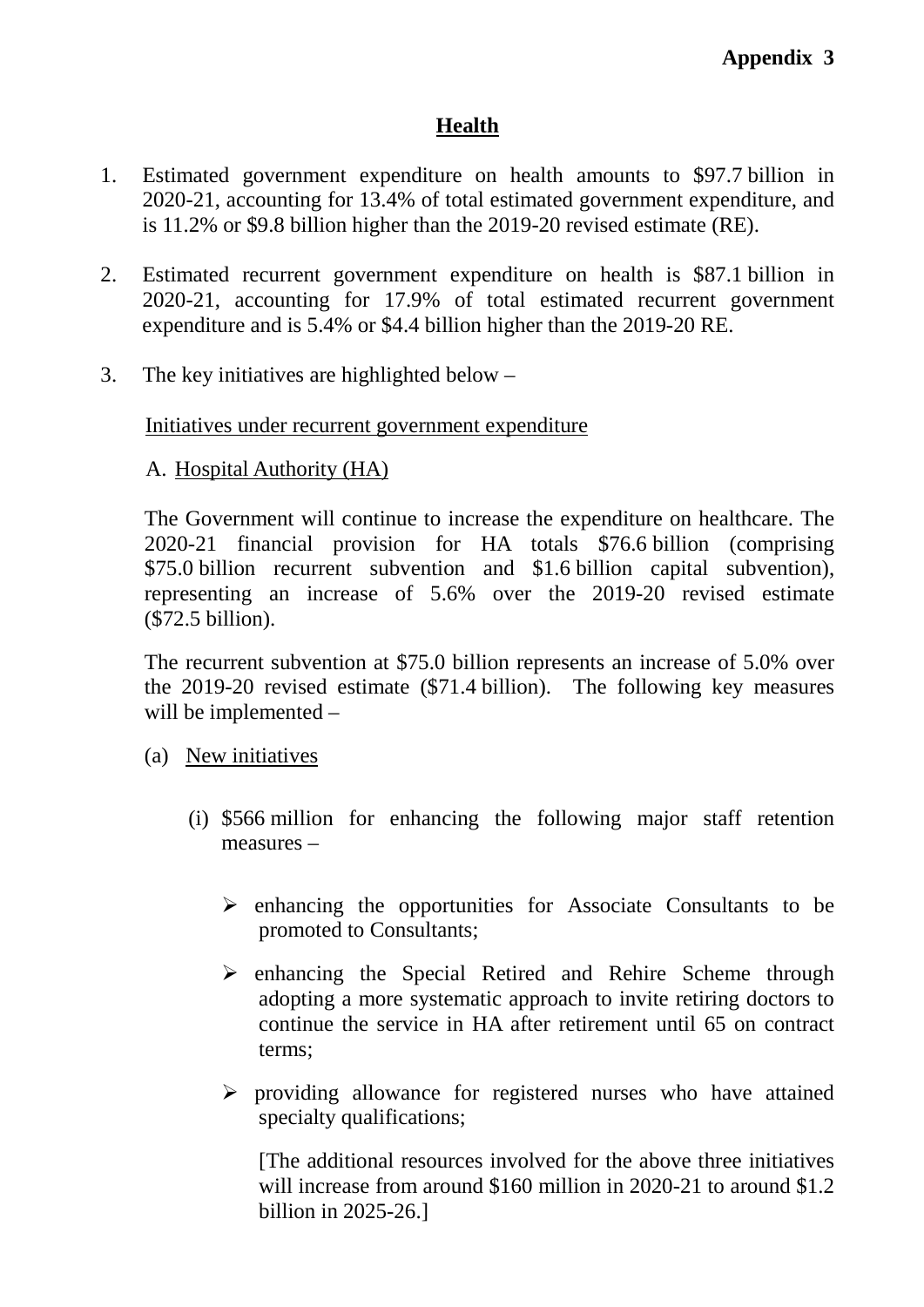- $\triangleright$  continuing the enhancement measures for supporting staff;
- $\triangleright$  continuing the recruitment of additional non-locally trained doctors under Limited Registration;
- (ii) \$17 million for enhancing research development;
- (iii) \$16 million for supporting the development of genetic and genomic services;
- (iv) \$10 million for optimising child assessment service; and
- (v) \$9 million for continuing the implementation of the initiative on Newborn Screening for Inborn Errors of Metabolism.

# (b) Existing initiatives

Key measures for enhancing existing services are highlighted below –

- (i) increasing around 400 additional hospital beds, operating theatres and endoscopy sessions;
- (ii) increasing radiological imaging services such as mammogram, Magnetic Resonance Imaging and Computed Tomography by providing additional attendances;
- (iii) increasing the quota for general out-patient clinics by 28 500 in three clusters (namely Kowloon East Cluster, Kowloon West Cluster and New Territories East Cluster) and providing additional specialist out-patient clinic attendances;
- (iv) enhancing laboratory, pharmacy and phlebotomist services;
- (v) enhancing non-clinical support services such as patient transport, food and laundry services;
- (vi) strengthening the services for chronic diseases, including cancer, end stage renal failure and diabetes mellitus;
- (vii) enhancing mental health services;
- (viii) enhancing the management and treatment of life-threatening diseases, including cardiac disease and acute stroke;
- (ix) enhancing palliative and end-of-life care, elderly care and rehabilitation services;
- (x) widening the scope of the HA drug formulary to improve the drug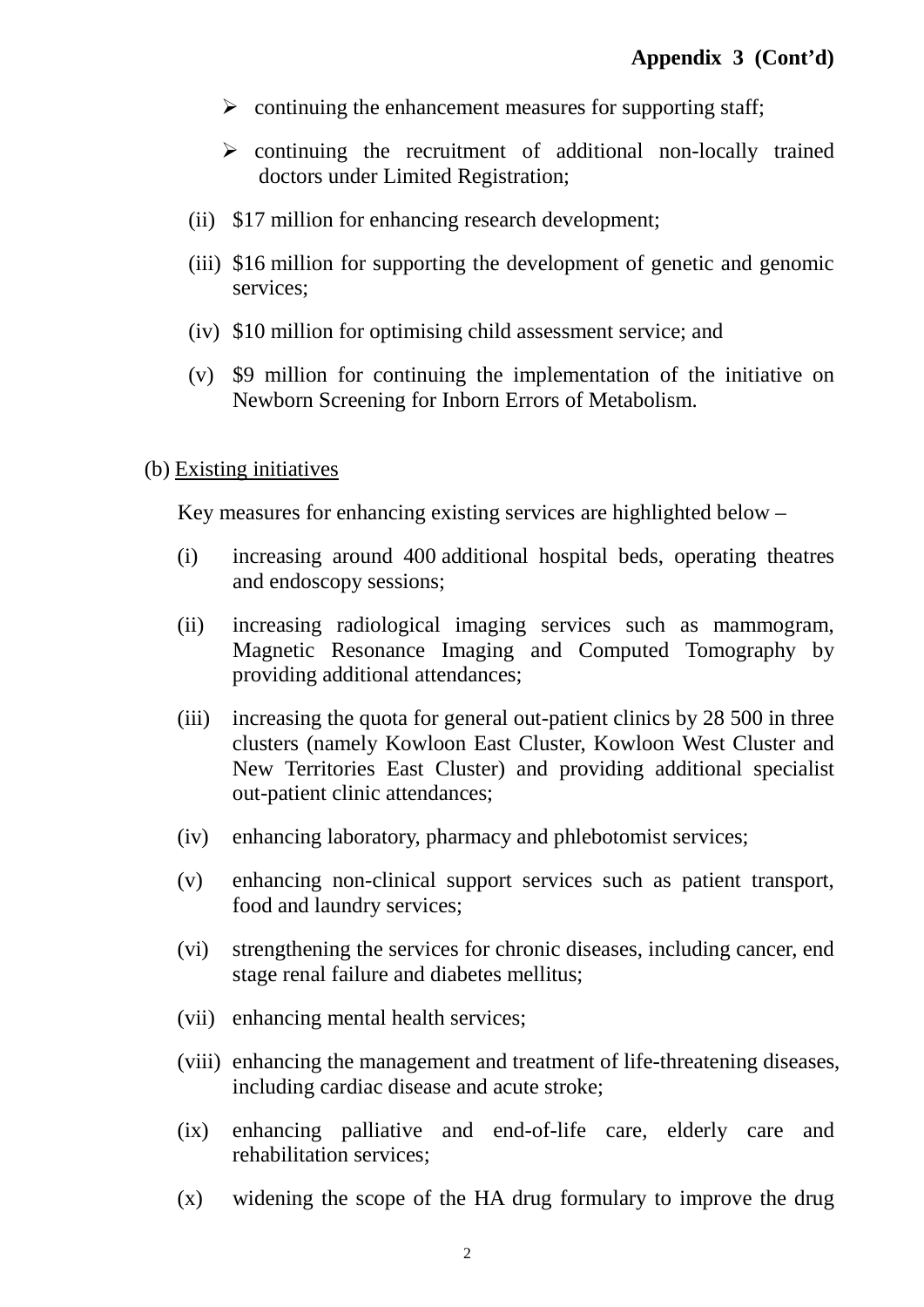treatment for patients in public hospitals; and

(xi) modernising technology to improve patient care through more precise diagnosis and effective treatment and less invasive intervention.

## B. Department of Health (DH)

#### (a) New initiatives

(i) \$20 million in 2020-21 (\$10 million full year provision w.e.f. 2023-24) is for implementing Pertussis Vaccination Programme for pregnant women, prevention of maternal to child transmission of Hepatitis B and extension of baby-friendly Maternal and Child Health Centre designation.

#### (b) Existing initiatives

- (i) Additional provision of \$63 million in 2020-21 (\$150 million full year provision w.e.f. 2022-23) is for implementing the Colorectal Cancer Screening Programme;
- (ii) Additional provision of \$37 million in 2020-21 (\$32 million additional full year provision w.e.f. 2022-23) is for undertaking statutory duties of the Private Healthcare Facilities Ordinance (Cap. 633);
- (iii)Additional time-limited provision of \$35 million in 2020-21 (\$342 million total time-limited provision for three years from 2019-20 to 2021-22) is for controlling a surging HIV epidemic and aligning current HIV treatment to international standards;
- (iv)Additional provision of \$25 million in 2020-21 (\$18 million additional full year provision w.e.f. 2023-24) is for providing Human Papillomavirus (HPV) Vaccination to school girls free of charge;
- (v) Additional provision of \$21 million in 2020-21 (\$82 million additional full year provision w.e.f. 2022-23) is for improving the uptake rate of seasonal influenza vaccination;
- (vi)Additional provision of \$13 million in 2020-21 (\$144 million full year provision w.e.f. 2027-28) is for carrying out service enhancements and organisational transformation through the increased use of IT as identified in the Strategic Plan to Re-engineer and Transform Public Services (SPRINT-1);
- (vii) Additional provision of \$12 million in 2020-21 (\$11 million additional full year provision w.e.f. 2021-22) is for strengthening the manpower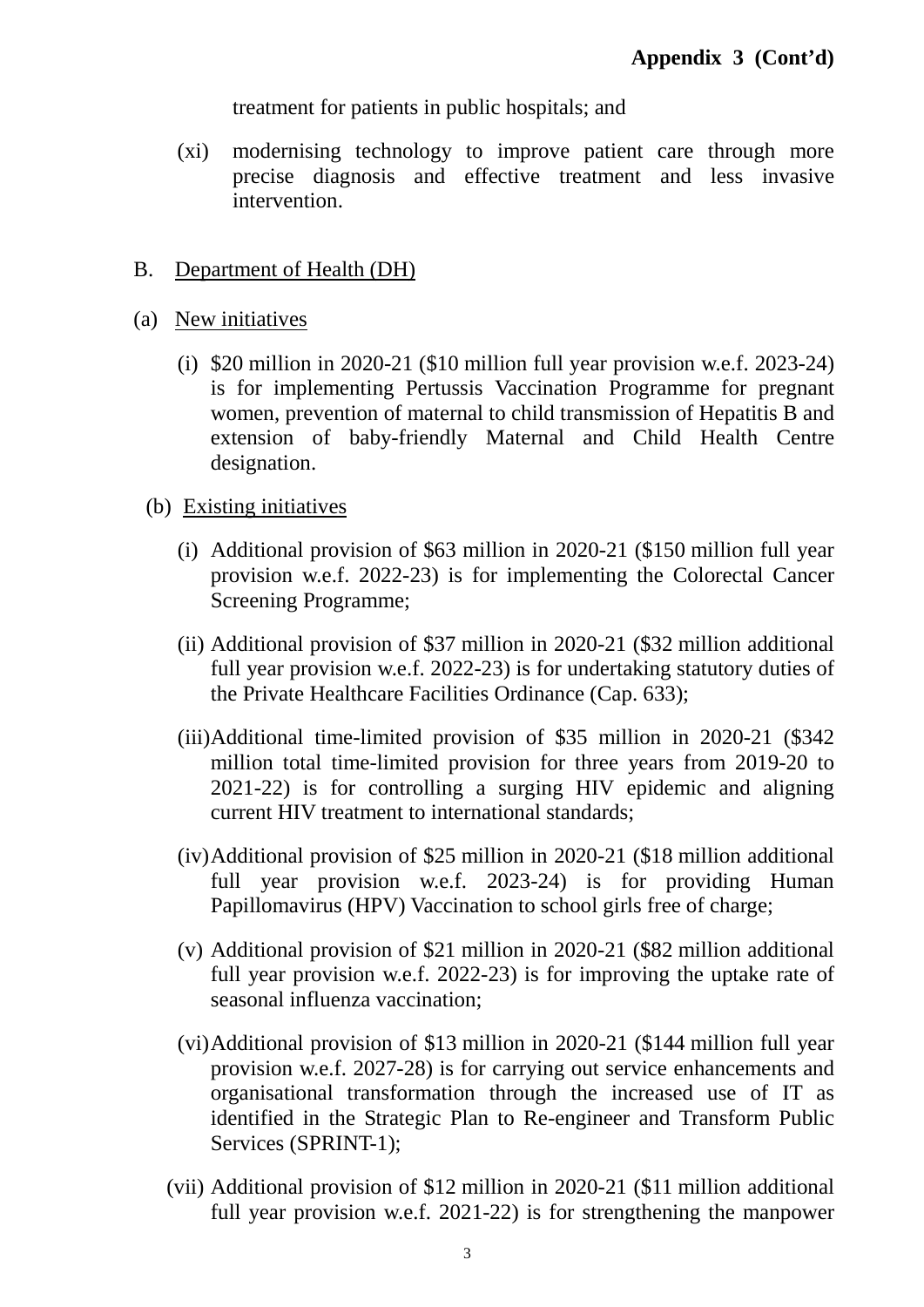support of the Nursing Council Secretariat, Central Registration Office and Licentiate Committee Secretariat under the Medical Council Secretariat;

- (viii) Additional time-limited provision of \$12 million in 2020-21 (\$17 million total time-limited provision for three years from 2020-21 to 2022-23) is for conducting the oral health survey from 2020-21 to 2022-23; and
	- (ix) Additional provision of \$11 million in 2020-21 (\$11 million additional full year provision w.e.f. 2020-21) is for providing additional recurrent subvention to subvented organisations.
- C. Health Branch
- (a) New initiatives
	- (i) \$6 million in 2020-21 is for implementing the Pilot Scheme for the new service protocol for children and adolescents with Attention Deficit/Hyperactivity Disorder.
- (b) Existing initiatives
	- (i) Additional provision of \$127 million in 2020-21 (\$654 million additional full year provision w.e.f. 2022-23) is for enhancing primary healthcare development.

Initiatives under non-recurrent and capital expenditure

- (a) New initiatives
	- (i) A total commitment of \$596 million (with \$183 million cash flow in 2020-21) is for implementation of the District Health Centre Express Scheme.
- (b) Existing initiatives
	- (i) A provision of \$1,598 million in 2020-21, including \$598 million allocated out of the \$5 billion earmarked for enhancing technology adoption (2019-20 RE: \$1,128 million), is for HA to procure equipment and implement computerisation projects;
	- (ii) A total commitment of \$2,915 million and cash flow of \$280 million in 2020-21 (2019-20 RE: \$220 million) is for Health and Medical Research Fund;